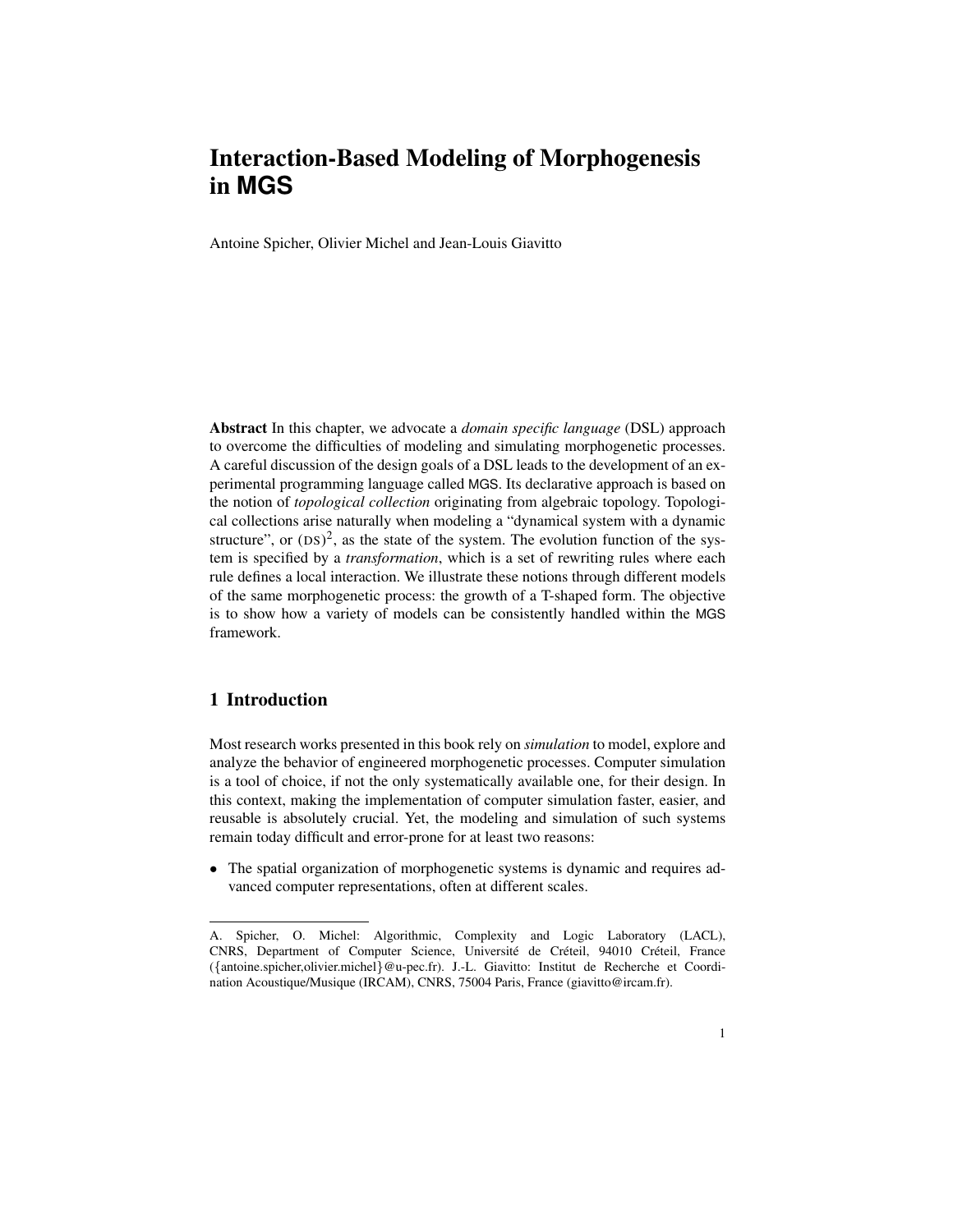• Models of morphogenetic processes require a coupling between *patterning* and *development*: the evolution of a system's spatial structure depends on its state, while at the same time the evolution of its state depends on its spatial structure.

This situation often leads to the development of ad hoc simulation frameworks, which are dedicated to a particular problem and rely on a particular spatial representation. In contrast, this chapter advocates a domain specific language (DSL) approach to cope with the difficulties encountered when elaborating a computer simulation of natural and engineered morphogenesis.

### *Designing a DSL for the Simulation of Morphogenesis*

DSLs are specially tailored programming languages designed to solve problems in a particular domain [40]. To this end, they provide useful abstractions and notations for the domain at hand. They are more attractive than general-purpose languages for programming in a dedicated domain due to their ease of coding, systematic reuse, better productivity, reliability, maintainability, and flexibility [60]. Furthermore, DSLs are usually small and declarative<sup>1</sup> as opposed to imperative.

Compared with *ad hoc* simulation platforms, a language dedicated to the modeling and simulation of morphogenesis offers more expressive power and wider applicability. For instance, it can facilitate the comparison of various morphogenetic models by providing a uniform and consistent environment for their description and simulation. It can also leverage the "know-how" gathered from various models by enabling model sharing, reuse and coupling.

Yet, the DSL approach must also face difficulties similar to the ad hoc approach. While it addresses the need for generality, there is no unifying formalism that can include all morphogenetic processes. The "wholesale" modeling of morphogenesis would mobilize a great number of models of many types (genetic, mechanical, chemical, etc.) requiring a wide range of formalisms (from continuous to discrete, from deterministic to stochastic) and styles (for example, some models adopt a space-centric view, while others rely on an agent-centric view).

Short of integrating this diversity at a theoretical level, it is nevertheless possible to develop a framework to unify *programming* for simulation purposes. The feasibility of code-level unification is based on three key findings:

- Despite the variety of formalisms and styles used in the simulation of morphogenesis, the vast majority of them capture morphogenetic processes as dynamical processes. However, the *structure* of these dynamical systems is itself dynamic.
- Space-centered or entity-centered modeling can be reconciled through an *interactionoriented* view. The problem is then to offer sufficiently expressive means of specifying sophisticated interactions.

<sup>1</sup> Declarative programming focuses on *what* should be computed instead of *how* it must be done. Objects and constructions are close to the mathematical standards that enable an easier mathematical reasoning on programs. Thus a declarative program is an executable specification not burdened by the implementation details and remains close to the mathematical model.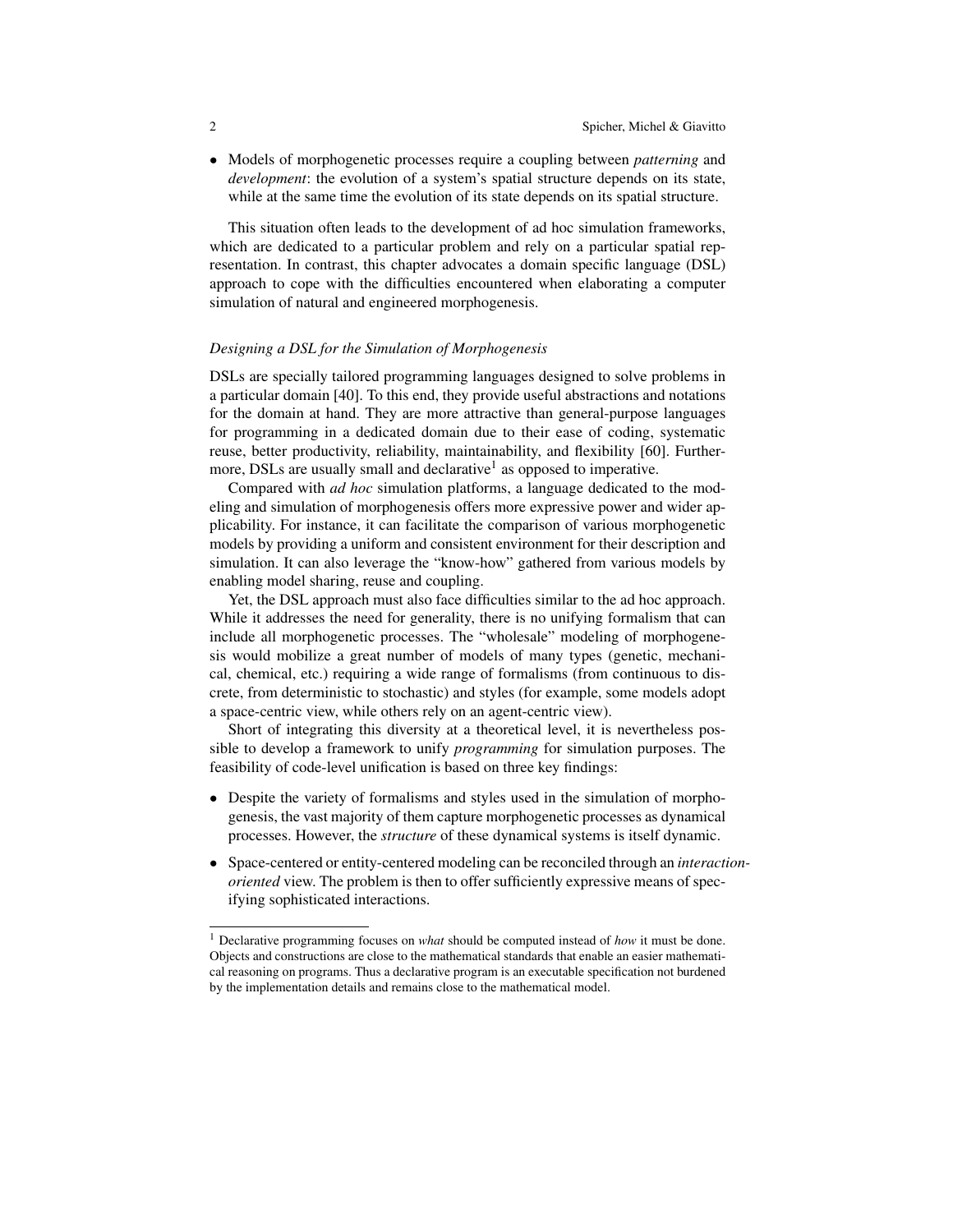• The various spatial organizations that underlie the state of a developmental system can be subsumed under the abstract viewpoint of *topological chains*. However, this does not presume the difficulties of achieving an effective implementation.

Based on these observations, the MGS project started in the early 2000's with the goal of elaborating a DSL dedicated to the modeling and simulation of morphogenesis [21]. Since then, the notions investigated in MGS have been validated by the simulation of numerous examples of processes involved in morphogenesis, such as self-assembly [52, 27, 5], models of gene regulatory networks [20], systems biology (mainly at a cellular level) [24, 49, 41, 53], synthetic biology [18], plant growth [47] and other natural developmental cases [50, 29].

### *Outline of the Chapter*

In the rest of this introductory section, we elaborate upon the above three findings, as they constitute the rationale behind MGS. However, this discussion is not a prerequisite for understanding the self-contained presentation of the MGS language exposed in Section 2. This presentation focuses on the notions of *topological collections* and *transformations* used to represent respectively the state of a morphogenetic process and its evolution function. Section 3 illustrates these constructions with different models of the same example: the development of a T-shaped form. The objective is to show how a variety of models can be handled consistently within the MGS framework.

# *1.1* (DS) 2 *: Coupling Patterning and Development*

In his famous last publication from 1952 entitled " The Chemical Basis of Morphogenesis " [59], Alan Turing elaborates a dynamical systems view of morphogenesis, where he characterizes a developing organism as a set of variables that change over time and capture the state of the system along with its developmental changes. He also conducts a study of the set of all possible trajectories of this system. With a great vision of the fundamental challenges posed by morphogenesis, he writes:

The interdependence of the chemical and mechanical data [describing the state of a growing embryo] adds enormously to the difficulty, and attention will therefore be confined, so far as is possible, to cases where these can be separated.

Accordingly, Turing decides to focus his attention on simplified cases in which mechanical aspects can be ignored and chemical aspects are the most significant.

Since Turing, it has become a widespread idea that dynamical systems offer general principles for formalizing, understanding and designing self-organization processes such as the ones encountered in morphogenesis. However, in the great majority of models proposed to describe developmental processes, the *shape* (mechanical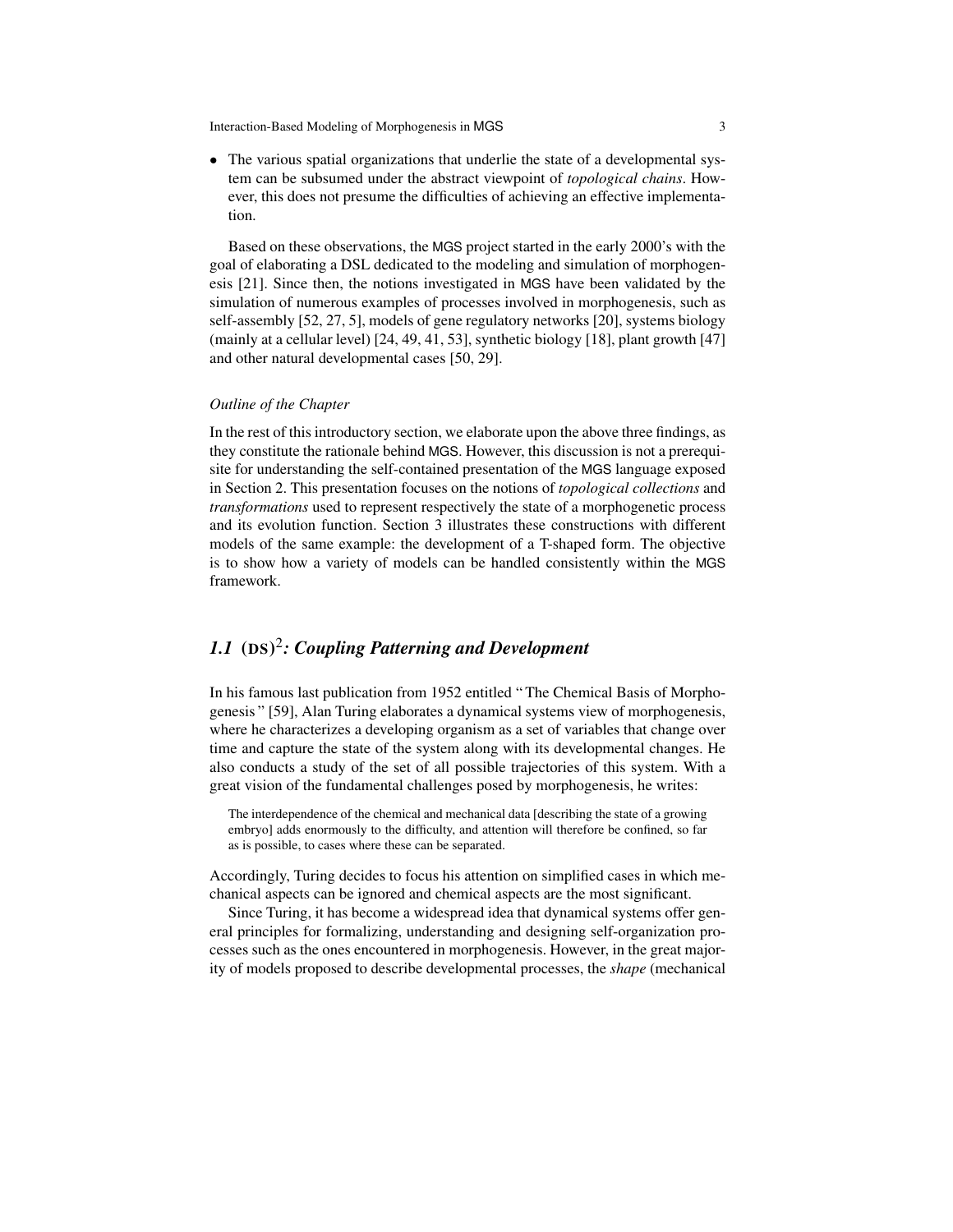data) and the *content* (chemical data) are clearly decoupled, making these models usually fall into two categories<sup>2</sup>:

- formalisms that focus on pattern formation in an initially homogeneous but static substrate, and
- generative formalisms that specify the creation and the evolution of a dynamic shape, irrespective of the processes that may take place within the shape.

Examples of the first category are given by reaction-diffusion systems, activatorinhibitor models, or random boolean networks. They rely on various model of dynamical systems, cf. table 1. Examples of the second category include Lindenmayer systems (L-systems) [35], membrane computing [45], graph grammars [48], selfassembly systems, and so on (see table 2).

Table 1 Some formalisms used to specify structured dynamical systems according to the continuous or discrete nature of time, state variables of the system's components and the underlying space in which the patterning process take place. The heading "Numerical Solutions" refers to explicit numerical solutions of partial differential equations (PDE) and systems of coupled ordinary differential equations (ODE).

| $C:$ continuous, $D:$<br>discrete. | <b>PDE</b> | Coupled ODE | Numerical<br>Solutions | Cellular<br>Automata |
|------------------------------------|------------|-------------|------------------------|----------------------|
| Space                              |            |             |                        |                      |
| Time                               |            |             |                        |                      |
| <b>States</b>                      |            |             |                        |                      |

Table 2 Some generative formalisms used to specify the evolution of a shape, according to the topology used to connect the components of this shape. In a *multiset*, all elements are considered to be connected to each other. In a *sequence*, elements are ordered linearly; this case includes lists and extends also to tree-like structures (list of lists). *Uniform* structures represents a regular neighborhood: for example, in a rectangular lattice (Von Neumann neighborhood), each element has exactly four neighbors. GBF presented in section 2.1.4 are a powerful tool to describe such structures relying on mathematical groups. All these formalisms describe spatial structures that can be pictured accurately by a graph. Beyond graphs, *nD combinatorial structures* are used to define arbitrary connections between components of various dimensions. The MGS language presented in the next section handles this kind of shapes as well as the previous ones.

| Topology         | Multiset           | Sequence  |            | Uniform   Arbitrary Graph        | $nD$ combinatorial<br>structures |
|------------------|--------------------|-----------|------------|----------------------------------|----------------------------------|
| <b>Formalism</b> | membrane<br>system | L-systems | <b>GBF</b> | map L-systems,<br>graph-grammars | MGS                              |

<sup>&</sup>lt;sup>2</sup> This distinction is somewhat contrived. For instance, cellular automata have been devised to study self-reproduction of distinct entities, but these entities are represented by specific patterns in a predefined medium.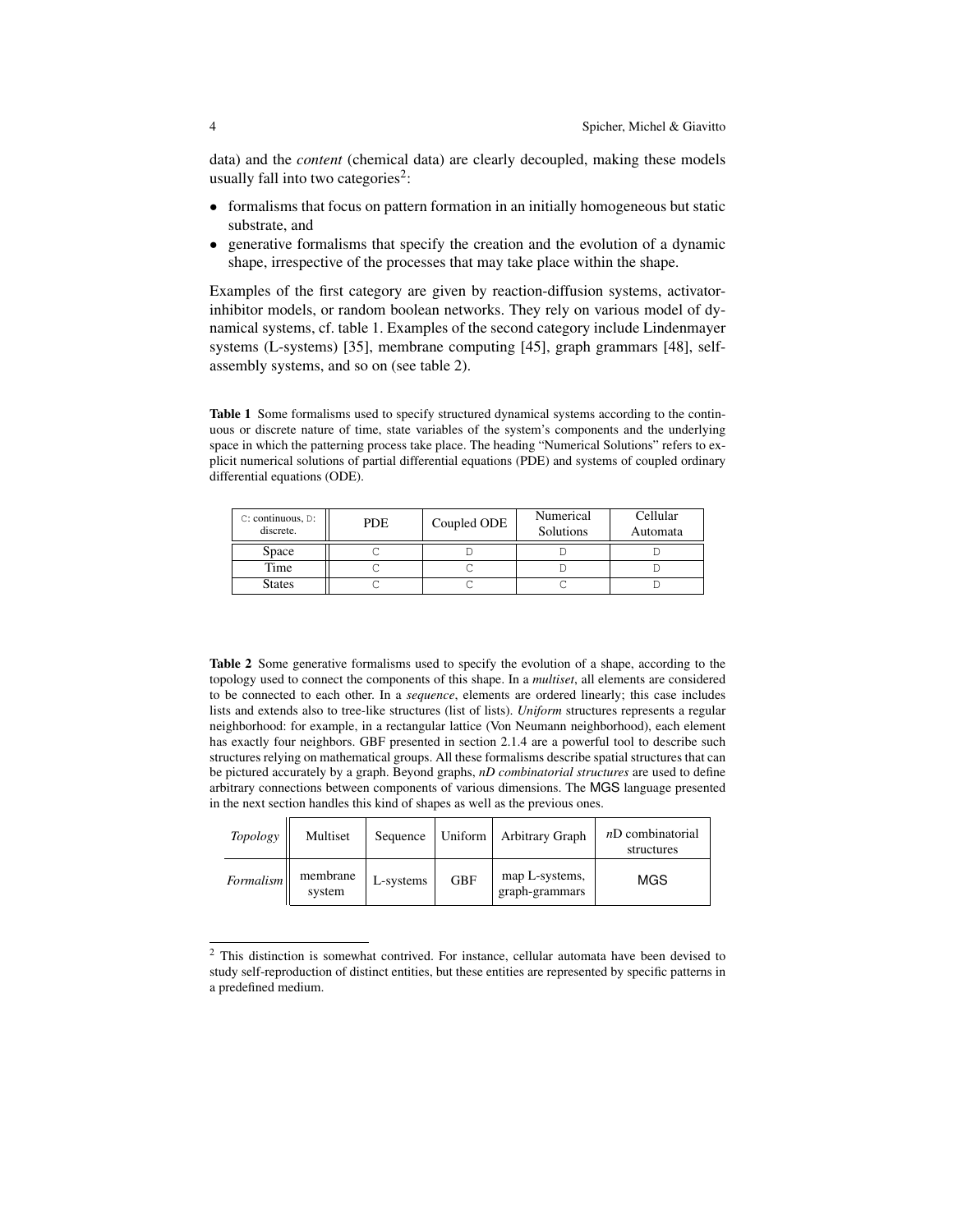#### *Dynamical Systems with a Dynamic Structure*

Naturally, various extensions of existing formalisms have been proposed to address the coupling of patterning and development, and blur the above distinction. For example, the original L-systems have been later extended with the notion of *parameters* [46]. This enabled models of plant growth and differentiation, such as *Anabaena Catenula*, based on a chemical paradigm of reaction-diffusion by activationinhibition. On the one hand, a growth model specifies where diffusion and reaction are possible while, on the other hand, concentrations of chemicals control growth rate and shape change.

This extended L-system can be seen as a dynamical system, yet the set of variables characterizing its state (i.e., the concentration of the chemicals in each cell of the organism) itself changes in time due to the development of new cells. We call such systems *dynamical systems with a dynamic structure*, denoted in short  $(DS)^2$ , to stress their specificity [17].

Today, using the widespread availability of inexpensive computing power, it is possible to build computational simulations of very large, coupled models. It remains, however, that the simulation of processes that modify themselves due to their own activity—a distinctive feature of morphogenesis—is a problem of great complexity. From the point of view of programming, a main challenge is to come up with a *local description* of the shape *and* the evolution of the state. In fact, if the set of variables that describes the system cannot be known in advance, it is impossible to specify a *global* evolution function. It does not mean that there is no such function, but simply that it cannot be defined explicitly. This is especially the case when the individual (local) interactions between the system's entities are well characterized but the corresponding global evolution function cannot be deduced from these interactions. The macroscopic (global) evolution of the system must be computed as the "temporal and spatial integration" of all the various local and dynamic interactions between the system's elements.

# *1.2 Space-Centric, Agent-Centric and Interaction-Oriented Modeling*

The seminal article of Turing introduces two models: a set of coupled ordinary differential equations (ODEs) and a formulation based on partial differential equations (PDEs). In the former, each cell is characterized by the concentration of two morphogens and the corresponding equations describe the exchange of morphogens between two adjacent cells due to diffusion and the reactions within a cell. In the latter, there are no cells: the system is described as a continuous medium where morphogens diffuse and react in each point of the domain. In both cases, the spatial structure (whether a set of cells or a continuous domain) is fixed *a priori*. If this where not the case, Turing would have faced the "interdependence" problem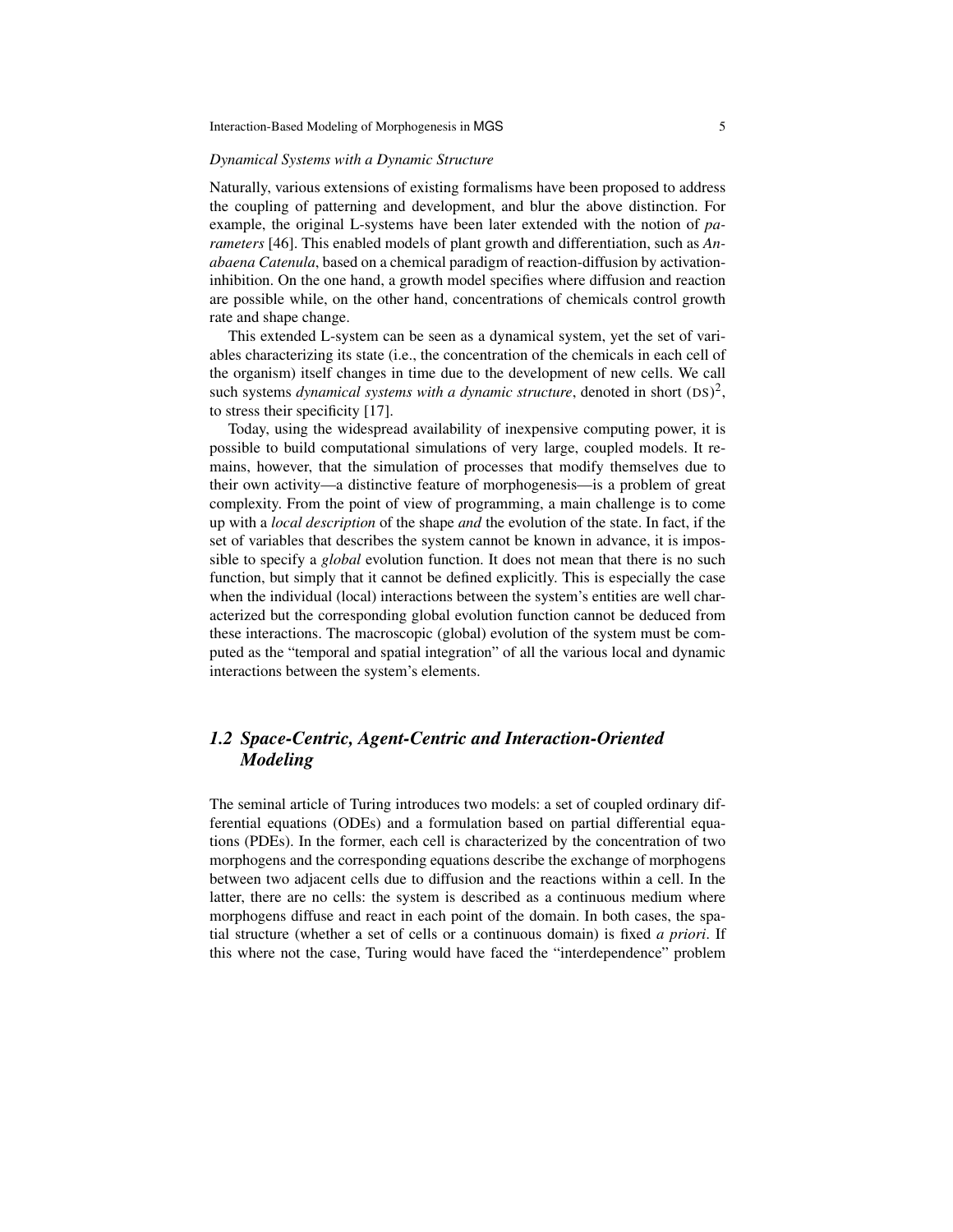that he himself stressed, namely the coupling between the spatial structure and the processes that take place in this domain.

There are two ways of looking at this coupling: from the point of view of the *spatial structure* or from the point of view of the *processes* within this structure. In discrete models, this is the well-known difference between space-centric and agentbased models. For example, a prey-predator model can be instantiated using cellular automata in which the state of a cell represents the presence of a prey, the presence of a predator or the absence of both [15]. This is the spatial viewpoint. The model can also be instantiated by a population of individuals that represent preys or predators, and are able to interact if they are in the same neighborhood. This is the agent-centric viewpoint.

The same distinction arises in continuum mechanics models between the Eulerian and the Lagrangian formulations, see Fig. 1. The Eulerian formulation focuses on what is occurring at a fixed point in a reference frame as time progresses (as in cellular automata). In the Lagrangian formulation, an observer follows the position (and other properties) of a spatial element of the system's structure as it moves through a reference space and time (as in agent-based models).



Fig. 1 In fluid dynamics, the Eulerian specification of a flow field describes at each point of a fixed reference frame, the fluid flows as time passes. In a Lagrangian description, the properties (position, stress, etc.) of a piece of a changing shape are followed through time.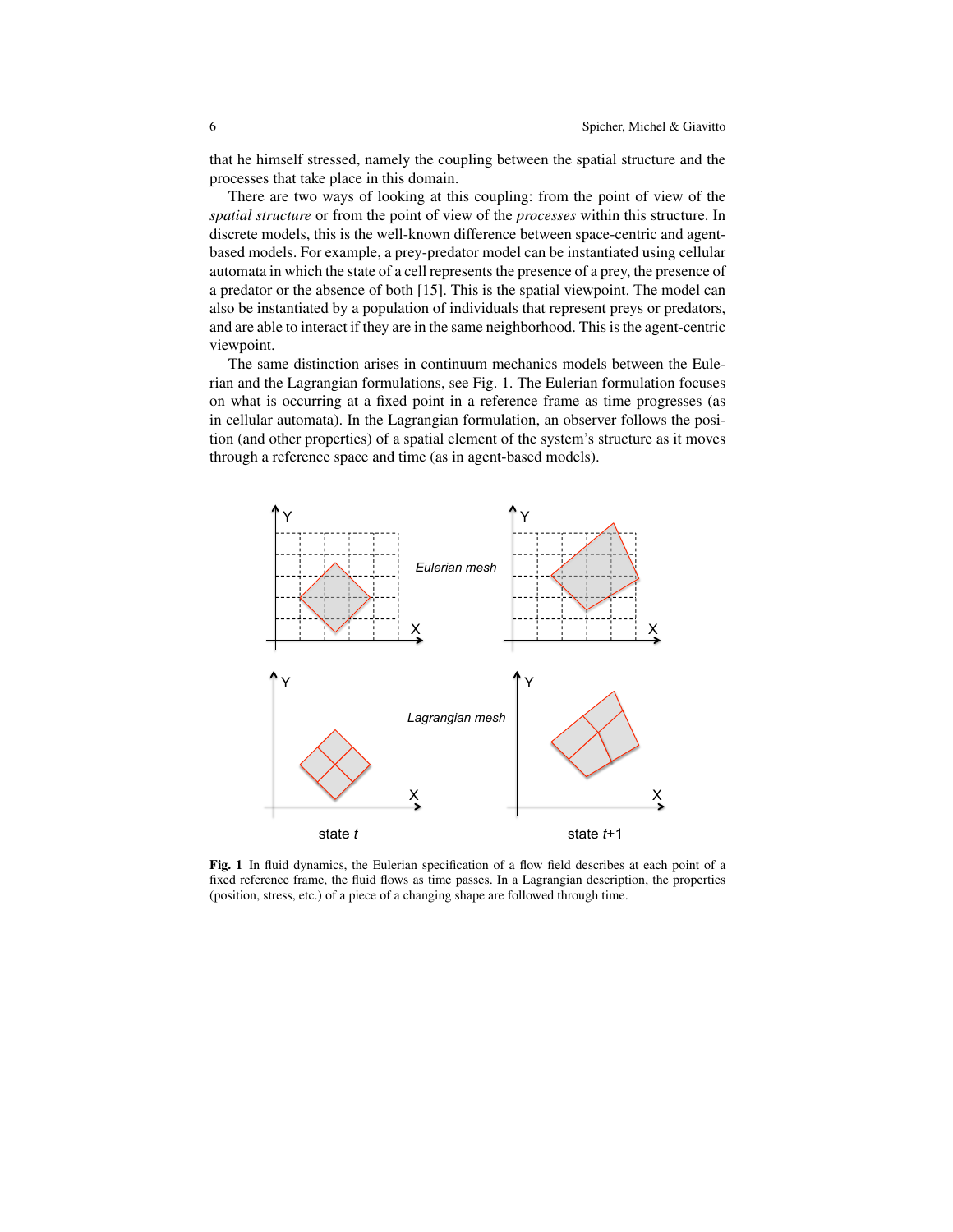#### *Subsuming the Agent-Centric and the Space-Centric Approaches*

This distinction has a significant impact on the programming style of the simulation: object-oriented languages and multi-agent systems have been developed to support the agent-centric view, while spatial computing languages [3, 1] support the spacecentric view. Leaving apart the difference of entities ("elementary piece of space" vs. "agent"), the essential difference between the two approaches resides in the expression of the system's evolution:

- in the agent-centric view, an entity evolves by receiving a message from another entity, whereas
- in the space-centric view, an entity evolves by querying its neighborhood.

If the spatial structure is static, this neighborhood can be fixed a priori, but if it is dynamic, then the difference between the two points of view starts to vanish. "Elementary pieces of space" become agents that can be dynamically created and rearranged through time. Thus with respect to the simulation of morphogenesis, the two styles diverge only in the expression of the local evolution of an elementary entity: triggered by the entity itself or triggered by another entity.

*Neither framework is satisfactory* because they both focus on the local evolution of a single entity, which is not expressive enough. For example, to handle the problem of collision of particles in cellular automata, one must either consider a two-phase evolution step (propagation and collision) [54] or turn to lattice gas automata, a variant that considers the coupled evolution of more than one cell [9]. In agent-based modeling, the problem of coordinating synchronously several agents also leads to the development of more flexible schemes [38, 37, 33].

We propose to overcome the limitation of both agent-based and space-based approaches by focusing on the *interactions* between entities (whether agents or elements of space). Interactions specify the simultaneous evolution of a (usually small) subset of the entities composing the system, cf. Fig. 2.



Fig. 2 In space-centric interaction (left), the state of a spatial element (in black) evolves following the state of its neighbors (in gray). In agent-based modeling (middle), the evolution of an agent *A* (in black) is triggered by another agent (in gray) that has *A* in his acquaintances. In these two cases, an elementary evolution is restricted to one entity. More generally, interaction-based modeling enables the simultaneous evolution of a subset of entities (right).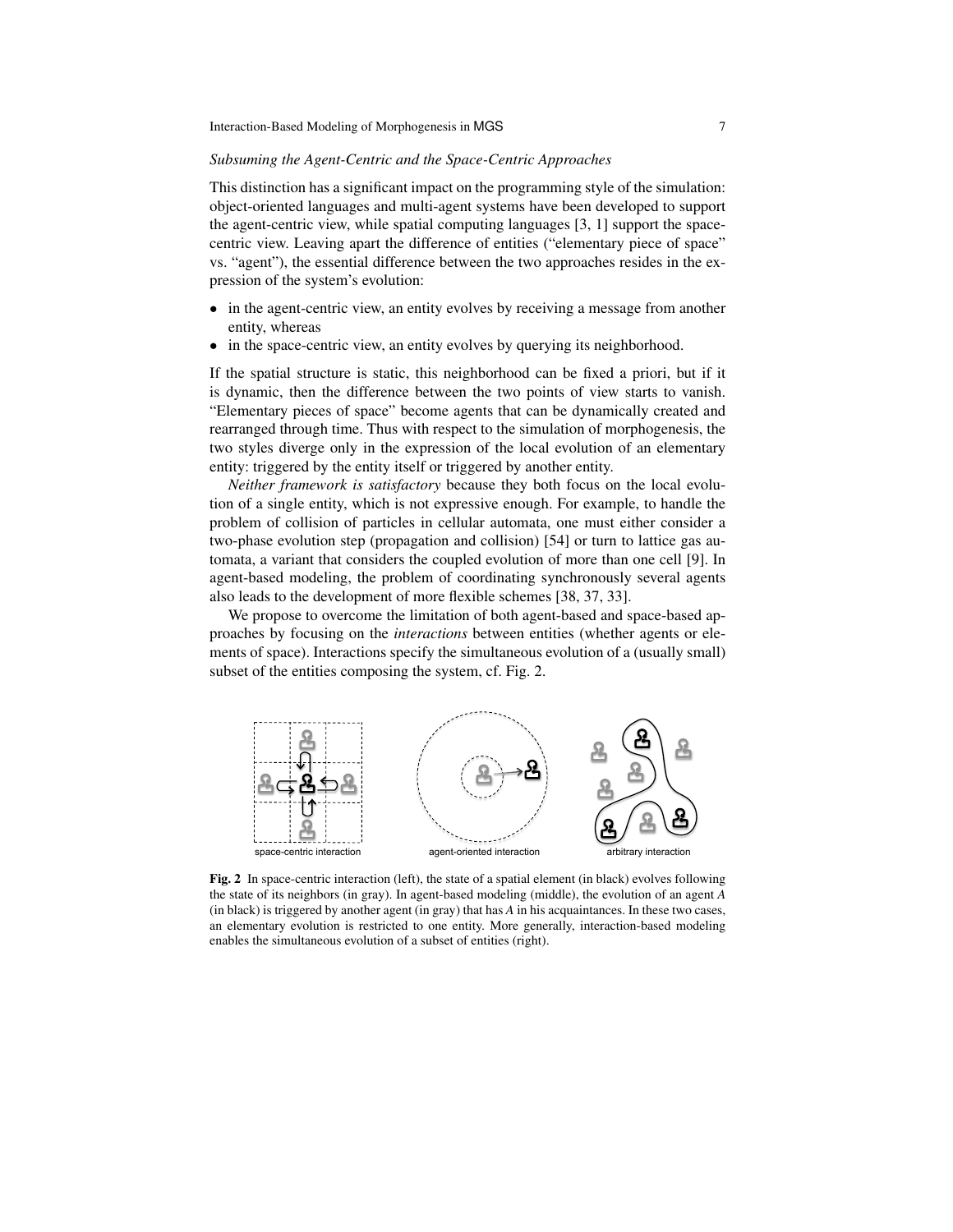# *1.3 A Unifying View on Spatial Organization*

Viewing a system through the interactions of its elements, instead of its decomposition into elements or the location of these elements, brings forth a new structure [22, 25, 26]. The main idea is the following: if an element *s* interacts with a subsystem  $S_i = \{s_1, \ldots, s_n\}$  (a subset of other elements), then it also interacts, at least conceptually, with any subset  $S_i'$  included in  $S_i$ . This is a *closure* property, which derives an abstract structure from the subsets of elements. These subsets form a *lattice*, and it is possible (and fruitful) to view this lattice in topological terms as an "abstract simplicial complex" [25], refer to Fig. 3.

The notion of cellular complex is introduced more formally in the next section. It corresponds to a space built by appropriately gluing cells<sup>3</sup>, which represent elementary pieces of space of various dimensions. This space is very abstract: it consists of subsets of elements that compose the system and are involved in local interactions. We call this space  $\mathscr A$  to distinguish it from  $\mathbb R^3$  where the elements are physically located. Spaces  $\mathscr A$  and  $\mathbb R^3$  are a priori different. However, if the interactions satisfy a *locality property*<sup>4</sup>, only elements that are neighbors in physical space  $\mathbb{R}^3$  can interact directly. In this case, space  $\mathscr A$  is strongly related to  $\mathbb R^3$ .

We can illustrate via several examples the relevance of considering arbitrary subsets of basic elements as "cells" with a given dimension, both in space-based and in agent-based descriptions. Some physical quantities are naturally linked with pieces of space of a given dimension. For instance, chemical concentration, heat, magnetic



Fig. 3 The interaction structure of a system *S* resulting from the subsystems of elements in interaction at a given time step. In the interaction view, the decomposition of a system *S* into subsystems  $S_1, S_2, \ldots, S_n$  is *functional*: state  $s_i(t+1)$  of the subsystem  $S_i$  depends solely of the previous state  $s_i(t)$ . However, the decomposition of *S* into the  $S_i$  can depend on the time steps. So we write  $S^t = \{S^t_1, S^t_2, \ldots, S^t_{n_t}\}$  for the decomposition of the system *S* at time *t* and we have:  $s_i(t+1) = h_i^t(s_i(t))$  where the  $h_i^t$  are the "local evolution functions" of the  $S_i^t$  corresponding to an interaction between the elements of  $S_i^t$ . The successive decomposition  $S_1^t, S_2^t, \ldots, S_{n_t}^t$  can be used to capture the *elementary parts* defined by the smaller sets closed by intersection that contains the  $S^t_j$ . These parts corresponds to the agents in agent-based modeling or to elementary pieces of space in space-centric approaches. The *interaction structure*  $\mathscr A$  is the lattice of inclusions. The leaves  $V(\mathscr{A})$  of the lattice are the elementary parts of *S*.

<sup>&</sup>lt;sup>3</sup> The term "cell" refers here to a topological notion, not to a biological cell.

<sup>4</sup> The locality property states that matter/energy/information transmissions happen at a finite speed. This property is not always relevant, even for physical systems, for instance because processes may occur on two distinct time scales: changes on the fast time scale may appear instantaneous with respect to the slow time scale, enabling the interaction of arbitrarily far elements.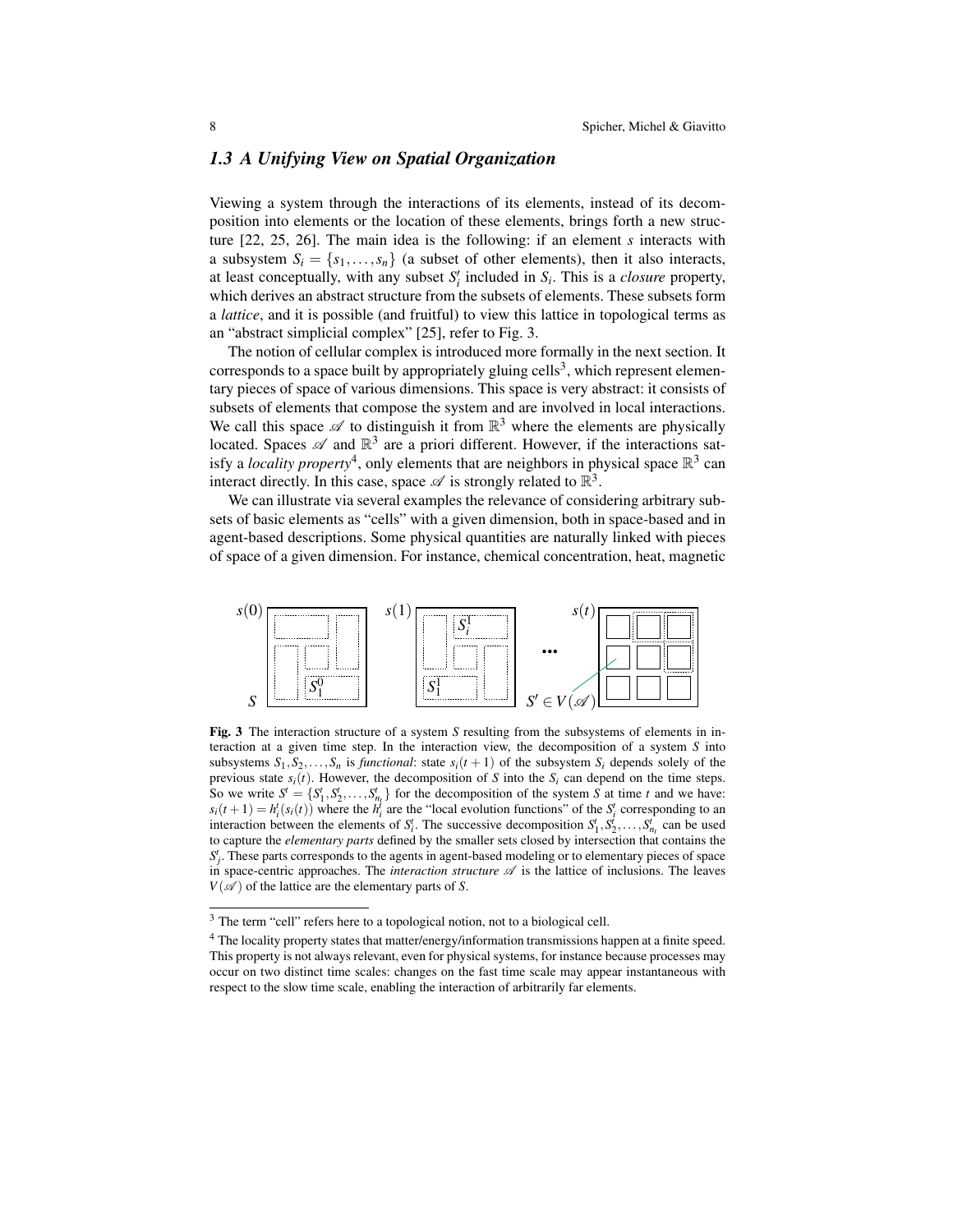or electric charges are all associated to volumes; flux are associated to surfaces; tension to lines; temperature, potential, displacement are associated to points. In a biological tissue, the biological cells are volumes that exchange signals through their 2D manifold membranes. The shape of the membrane is constrained by the cytoskeleton which is a 1D branching structure. Signaling between cells is achieved by the exchange of molecules (which are points at this level of abstraction; but if one is interested in the way they interact, the DNA or the proteins are themselves linear sequences folded into 3D shapes), and so on.

### *A Shift in the Perspective*

The interaction-based programming style reverses the perspective adopted in the agent-based and spatial approaches<sup>5</sup>. Instead of proceeding by first specifying the elements in the system, one must define the topological structure  $\mathscr A$  (i.e., the neighborhood relationships) allowing their interactions. The subsystems (in particular, the components of the system) are then identified with the cells of  $\mathscr A$ .

In this framework, the state of a  $(Ds)^2$  simply corresponds to the assignation of a (local) state to each component. The topology of  $\mathscr A$  restricts the possible transition functions of a subsystem *S*, as the current state of *S* only depends on the previous state of *S* and its neighbors. Now, however, *S* is not restricted to be one agent or one spatial element: it can be any arbitrary *population of agents* or an arbitrary *subspace*. Furthermore, the evolution function not only specifies the evolution of local states but also their coupled evolution with the topology itself.

Such a structure is well-known in algebraic topology: the state of a  $(Ds)^2$  can be represented by a *topological chain* that associates some values with each cell of the cellular complex [32].

Over the past half-century, there have been notable efforts to develop comprehensive formulations from physics and geometry based on topological chains. The use of chains and cochains to structure the modeling and simulation of physical systems can be traced back to at least the 1960's with Branin [6], who applied these notions to network analysis and circuit design. Later, Tonti and co-authors [55, 56] developed comprehensive discrete formulations of physical laws from first principles [39, 57]. Several studies have subsequently developed this approach in the field of physical modeling and computer-aided design (CAD), notably by Shapiro using the Chain programming language [44] and various follow-up works [8, 14, 12, 13]. Chains have also been used in numerical computation as a tool to structure and generalize the notion of "mesh" [4].

One major goal of these studies is to unravel a proper set of definitions and differential operators that make it possible to operate the machinery of multivariate calculus in a finite discrete space. The motivation is to find an equivalent calculus that operates intrinsically in discrete space, without the reference to the discretization of

<sup>5</sup> Although the interaction-based view could also be qualified as "spatial" because of the topological structure of  $\mathscr A$ , the term "spatial" will be used in this section to qualify only space-centered models referring to the physical space.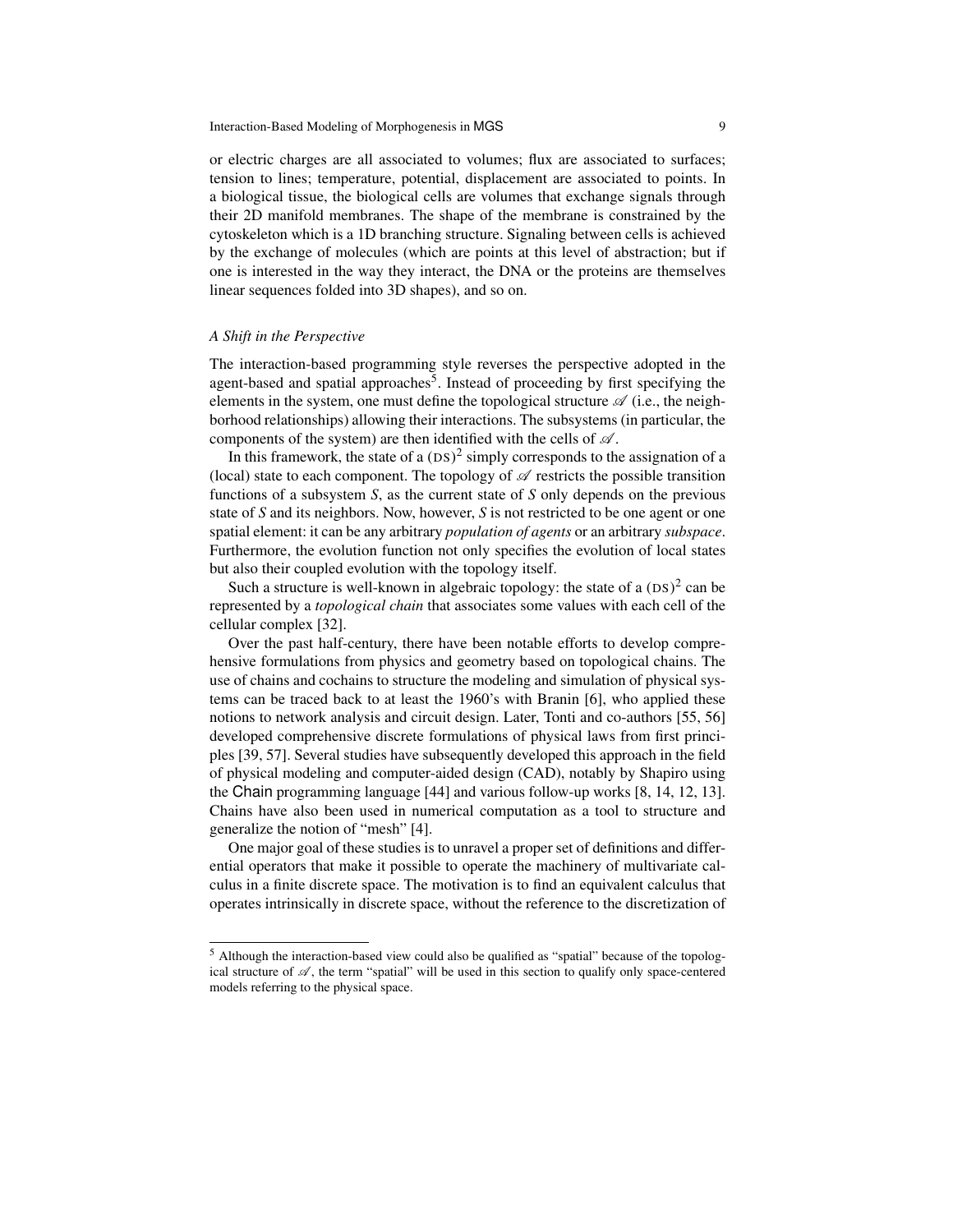an underlying continuous process. This line of research is particularly developed in the field of "geometric modeling", with several recent achievements [11, 30].

However, these works do not focus on the modeling of dynamical structures in the way developed here. Their technical apparatus focuses on uniform computations and metric structures, whereas the MGS language (presented in the next section) relies only on *combinatorial structures*. We believe that the combinatorial approach is less constrained, therefore potentially more amenable to algorithmic computations.

# *1.4 The* **MGS** *Approach to the Simulation of Morphogenesis*

The discussion in the previous sections can be summarized by a simple slogan: *the specification of morphogenetic processes must be*

- *local,*
- *interaction-based,*
- *on topological chains.*

The idea is to describe the global dynamics of morphogenesis by summing up local evolutions triggered by local interactions that modify quantities associated to the topological cells of a cellular complex as well as the topological organization of these cells. In this setting, two subsystems  $S$  and  $S'$  do not interact because they are identified *per se* but because they are neighbors. This property enables the potential interaction of components that do not yet exist in the beginning of the simulation and do not know each other at their time of creation.

This approach has been instantiated in an experimental DSL for the modeling and simulation of morphogenesis, called MGS (which stands for " encore un Modele ` Général de Simulation" in French, meaning " yet another general model of simulation "). For technical reasons, the algebraic structure needed on topological chains has been relaxed and the resulting structure is called a *topological collection*.

*Transformations* are used to define the interactions that make the system evolve. Transformations are functions acting on collections and defined by a specific syntax using rewriting rules. The mechanics of rewriting systems are familiar to anyone who has done arithmetic simplifications: an arithmetic expression can be simplified by repeatedly replacing parts of the expression, called *subexpressions*, with other subexpressions. For example, using the rule

$$
\frac{x}{y} \cdot \frac{y}{z} \Rightarrow \frac{x}{z}
$$

(where *x*, *y* and *z* are pattern variables representing arbitrary non-null numbers), the expression  $\frac{7}{3} \cdot \frac{3}{11} \cdot \frac{11}{5}$  can be rewritten by successive applications of this rule as follows:

$$
\frac{7}{3} \cdot \frac{3}{11} \cdot \frac{11}{5} \Longrightarrow \frac{7}{11} \cdot \frac{11}{5} \Longrightarrow \frac{7}{5}.
$$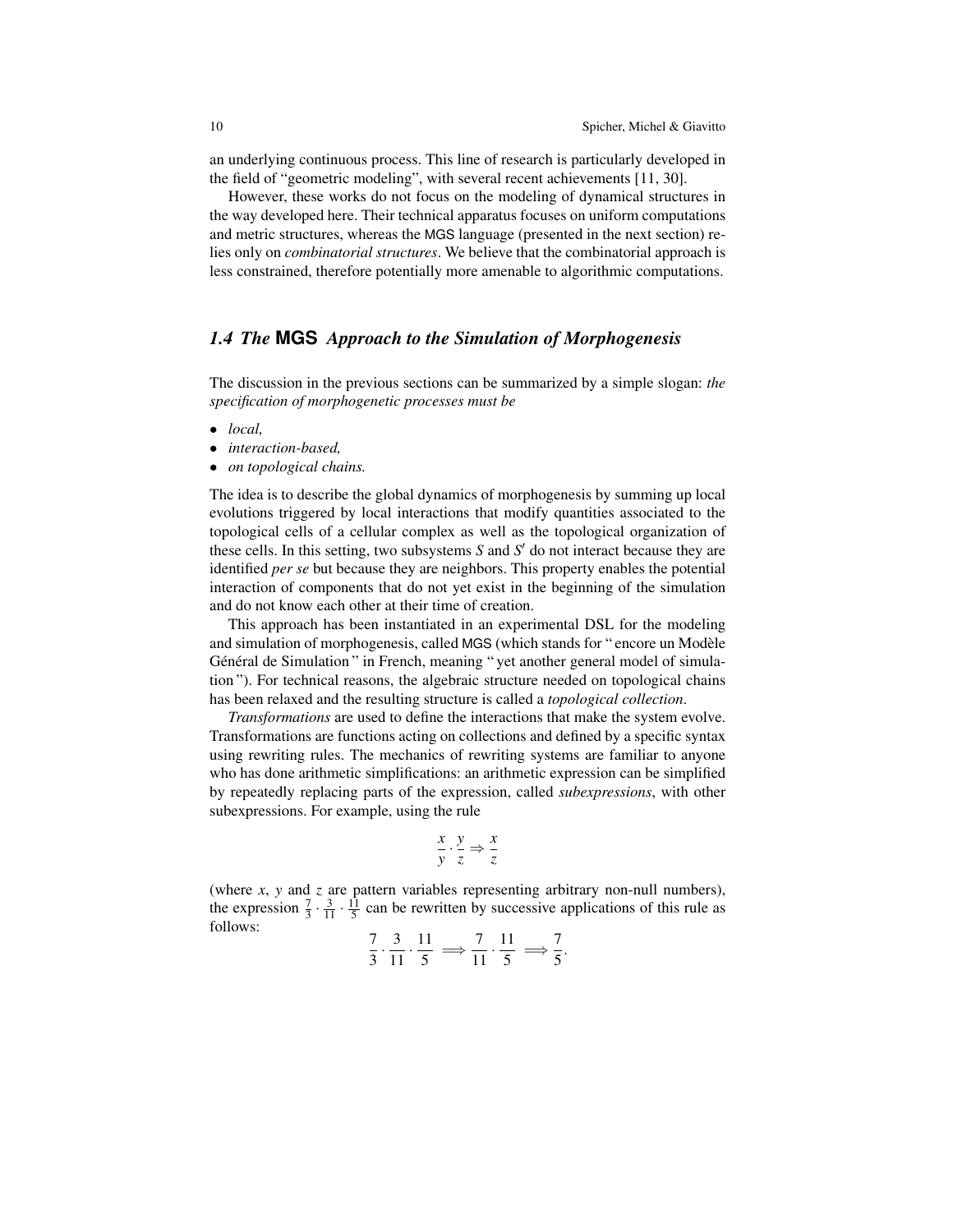A "transformation" generalizes this process to topological collections with rules based on local interactions:

- the left-hand side of the rule (the "pattern") defines the elements in the system that interact;
- the right-hand side of the rule defines the fate of the elements in interaction.

(see Fig. 4). MGS rules are able to specify the evolution of the quantities associated to the cells of the underlying space as well as the cells and their topological organization.



Fig. 4 A topological collection is used to represent the state of a  $(Ds)^2$  at time *t*. An MGS transformation gathers one or several rules that specifies the local evolution functions of the  $(Ds)^2$ : the left hand side of a rule defines a sub-collection of elements in interaction using a pattern matching mechanism; the right hand side defines the evolution of this sub-collection. Topological surgery extends the notion of substitution used in rewriting systems to build the new state.

# 2 A Short Introduction to **MGS**

MGS embeds the idea of *topological collections* and *transformations* into the framework of a *dynamically typed*, *applicative* language. In our context, dynamically typed means that there is no static type-checking and that type errors are detected at run-time during evaluation. MGS is an applicative programming language: operators acting on values combine values to yield new values, they do not act by side-effect.

Collections constitute the only data structure available in MGS, i.e., the unique way of aggregating values with respect to some neighborhood relationship. Transformations are functions acting on collections and defined by a specific syntax using rules.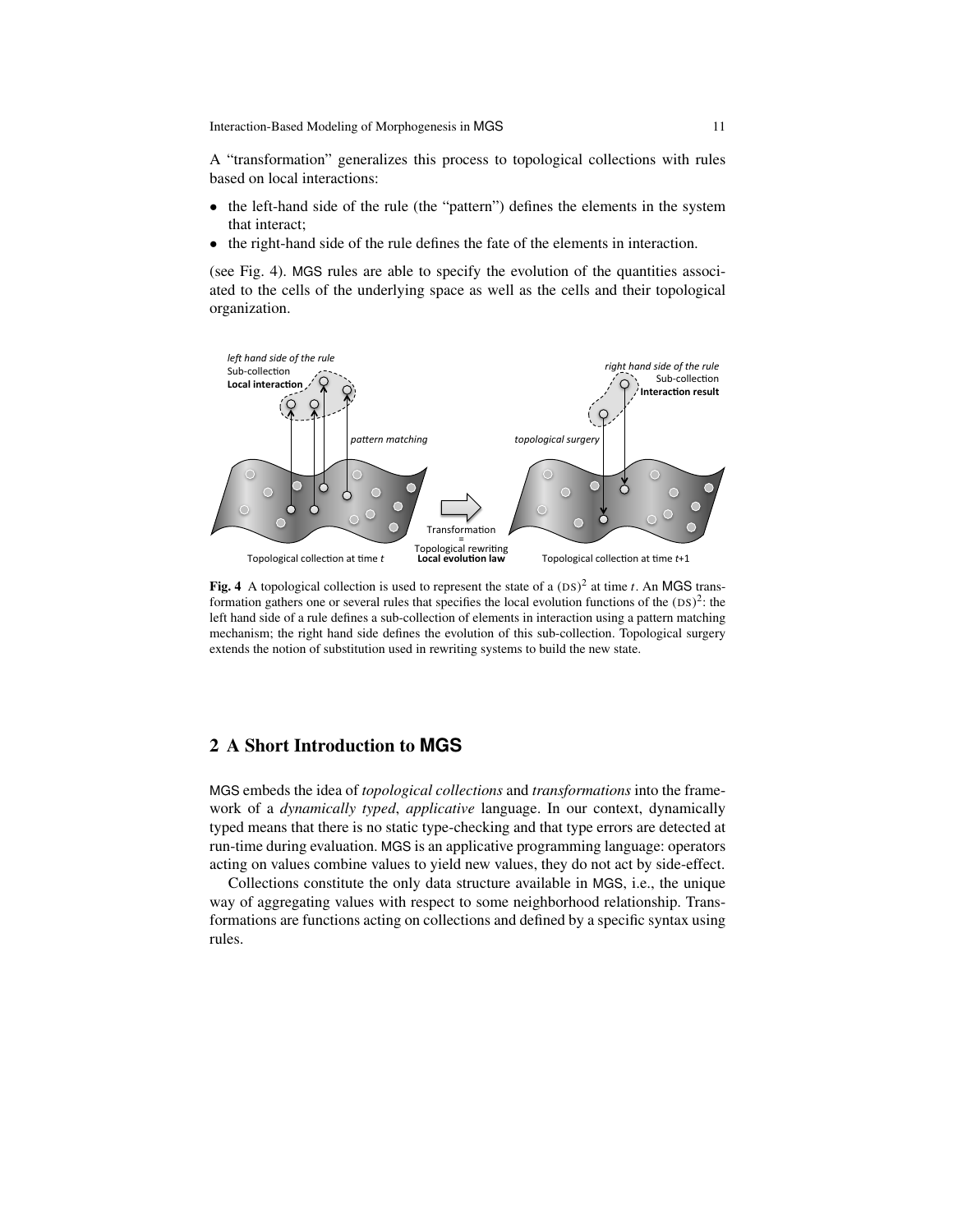# *2.1 Topological Collections*

A topological collection can be viewed as a slight generalization of the notion of *field*. In physics, a field is the assignment of a quantity to each point of a spatial domain [34]. MGS handles spatial domains defined by *abstract cellular complexes* [58].

We start by introducing the notion of abstract cellular complex (Section 2.1.1) and its use to implement topological collections. Then, we present *specific* instantiations of topological collections as different kinds of graphs:

- graphs without neighbors via *records* (Section 2.1.2).
- complete graphs via *(multi)sets*, and linear structures via *sequences* as members of the category of *monoidal collections* (Section 2.1.3)
- regular graphs via group-based fields (*GBFs*, Section 2.1.4),
- irregular graphs via a neighborhood relationship generated by a distance function between elements (*proximal collections* Section 2.1.5),

MGS provides a topological collection based on abstract cellular complexes: this type of topological collections subsumes all the previous one and extend to higher dimensions. However, monoidal collection, GBF, proximal collection, etc., are useful because they correspond to specific topologies and much more efficient implementations.

Finally, we introduce a way to handle multiple collections of the same kind, as it is often the case in nested topological collections, using subtyping (Section 2.1.6).

# 2.1.1 Abstract Cellular Complex

An abstract cellular complex (ACC) is a formal construction that builds a space in a combinatorial way from simpler objects called *topological cells*. Each topological cell abstractly represents a part of the whole space: points are cells of dimension 0, lines are 1D cells, surfaces are 2D cells, etc. The structure of the whole space, corresponding to a partition into topological cells, is described by *incidence relationships*, which relate a cell to the other cells *in* its boundary.

More formally, an abstract cellular complex  $K = (C, \prec, [\cdot])$  is a set C of abstract elements, called *cells*, provided with a partial order ≺, called the *incidence relation*, and with a *dimension* function  $[\cdot] : C \to \mathbb{N}$  such that, for each *c* and *c'* in C:  $c \prec c' \Rightarrow$  $[c] < [c']$ . We write  $c \in K$  when a cell *c* is a cell of C. A cell of dimension *p* is called a *p*-cell. For example, graphs (which are made of only 0- and 1-cells) are examples of one-dimensional ACCs. Another example is depicted in Fig. 5.

A *p*-cell *c* and a *q*-cell *c*' are said *incident* if one lies in the boundary of the other, i.e.,  $c \prec c'$  or  $c' \prec c$ . Particularly, *c* is a *face* of *c*', which is denoted  $c < c'$ , if they are incident and  $p = q - 1$ . Conversely, the cell *c'* is called a *coface* of *c*. An example of incidence relationship is commented in Fig. 5. More elaborated neighborhoods can be defined from the incidence relationship. In MGS, the (*n*, *p*)*-neighborhood* is used: two cells  $c$  and  $c'$  are  $q$ -neighbor either if they have a common border of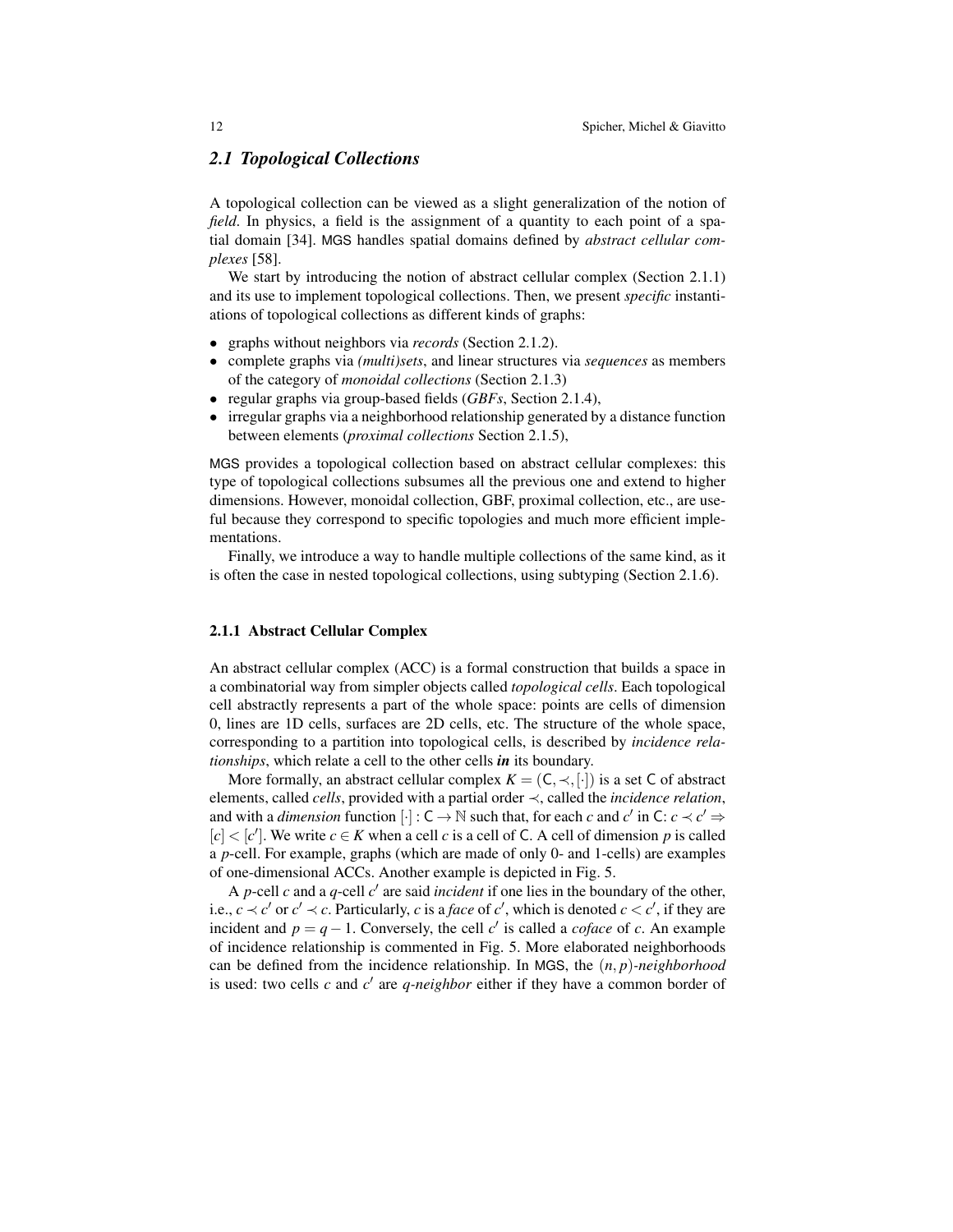

Fig. 5 On the left, the Hasse diagram of boundary relationship of the ACC given in the middle: it is composed of three 0-cells  $(c_1, c_2, c_3)$ , of three 1-cells  $(e_1, e_2, e_3)$  and of a single 2-cells  $(f)$ . The three edges are the faces of  $f$ , and therefore  $f$  is a common coface of  $e_1$ ,  $e_2$  and  $e_3$ . On the right, a topological collection associates data with the cells: positions with vertices, lengths with edges and area with *f* .

dimension *q* or if they are in the boundary of a *q*-cell (of higher dimension). If the two cells are of dimension *p*, we say that they are (*p*,*q*)*-neighbors.* A (*p*,*q*)*-path* is a sequence of *p*-cells such that two consecutive cells are *q-neighbors*. For example, the usual notion of "path" in a graph, i.e., a sequence of vertices such that from each of them there is an edge to the next vertex in the sequence, corresponds to the notion of  $(0,1)$ -path, see Fig. 6.



Fig. 6 The 0-cells *A* and *B* are 1-neighbor because they are faces of the 1-cell *E*. The 1-cells *E* and *F* are 0-neighbor because the 0-cell *B* is a common face. The sequence of 0-cells "*A*,*B*,*C*" is a  $(0,1)$ -path of length 3 and the sequence of 1-cells " $E, F$ " is a  $(1,0)$ -path of length 3.

# *Abstract Cellular Complex for Topological Collection*

Similar to a field that associates some quantity with the points of a spatial domain, a *topological collection C* is a finite function labeling the cells of an ACC with a value (Fig. 5). Thus the notation  $C(c)$  refers to the value of C on cell c. Since a cellular complex may contain an infinite number of cells, we restrict ourselves to collections labeling a finite number of cells. We write  $|C|$  for the set of cells for which *C* is defined. The collection *C* can be written as a formal sum

$$
\sum_{c \in |C|} v_c \cdot c, \text{ where } v_c \stackrel{\text{df}}{=} C(c).
$$

With this notation, the underlying ACC is left implicit but can usually be recovered from the context. By convention, when we write a collection *C* as a sum

$$
C = v_1 \cdot c_1 + \cdots + v_p \cdot c_p,
$$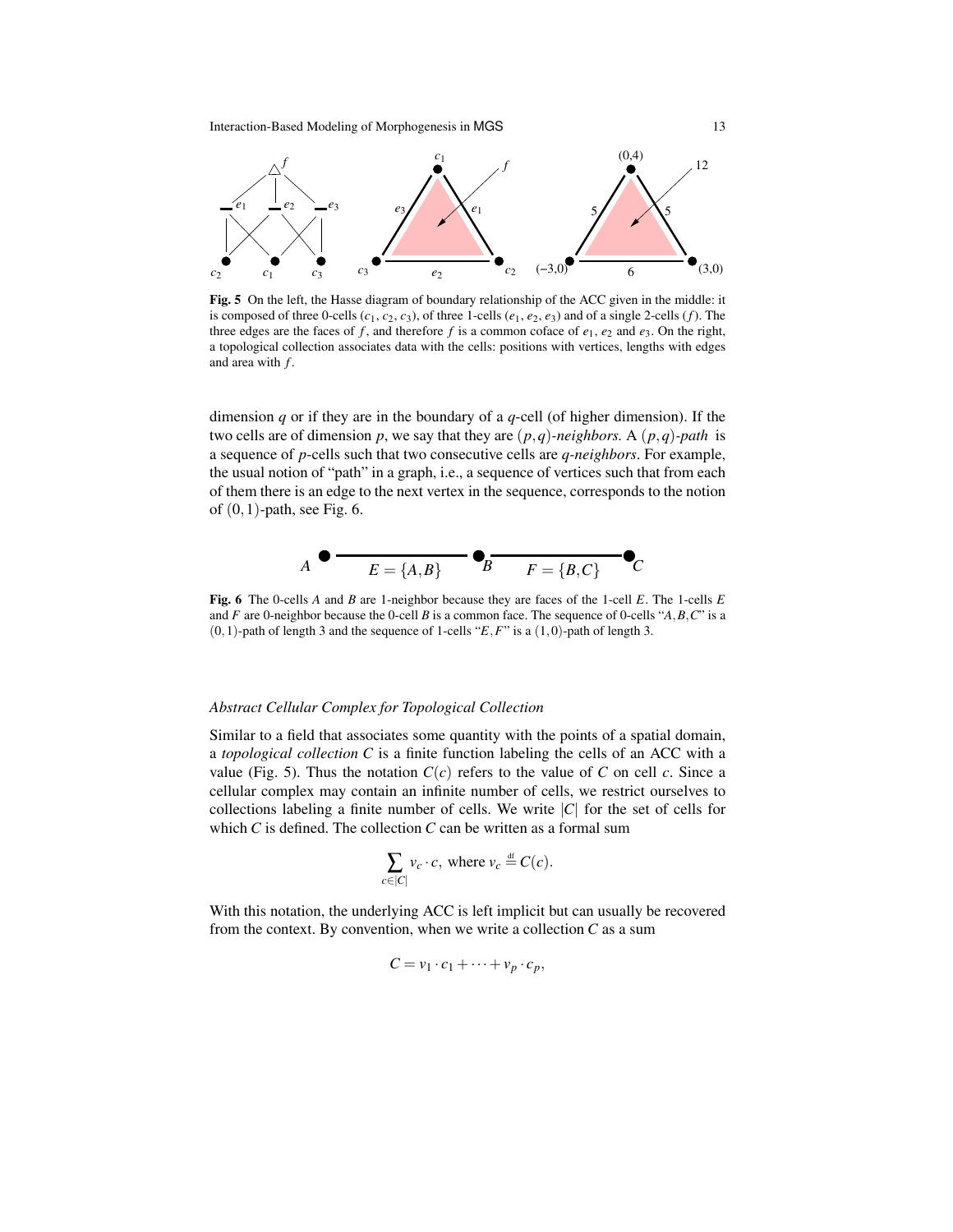we insist that all  $c_i$  are distinct. Notice that this addition is associative and commutative. The above notation is used directly in MGS to build new topological collections on arbitrary ACCs of any dimension.

Topological collections are a weakened version of the notion of *topological chain* developed in algebraic topology [42]. They were introduced in [23] to describe arbitrary complex spatial structures that appear in biological systems [24], and other dynamical systems with a time varying structure [17, 28]. From the point of view of computer science, topological collections are reminiscent of *data-fields*, studied e.g. by B. Lisper [31]. Data-fields are a generalization of the "array" data structure, in which the set of indices is extended to finite subsets of  $\mathbb{Z}^n$  (see also [19]). With topological collections, in contrast, the underlying space is arbitrary. In fact, the type of a topological collection is determined by the chosen ACC.

Graphs are a particularly important class of ACCs in MGS since it has been showed in [22] how customary data structures (sets, lists, vectors, trees) can be seen as graph-based topological collections: the elements in a data structure are the quantities assigned by the collection to the nodes of a graph; the incidence relationship correspond to the edges of the graph and allows the usual data traversal.

In addition to scalar values (such as symbols, booleans, integers, floats, strings, or lambda-expressions), the current implementation of MGS allows the programmer to handle several types of collections. The elements in a collection can be any type of values, including collections, thus achieving complex objects in the sense of [7]. Through examples, we informally sketch out in the next sections the collection types that we use.

## 2.1.2 Records

An MGS record is a map that associates a value with a name called *slot*. The value can be of any type, including other records or collections. Accessing the value of a slot in a record is achieved with the dot notation: expression  $\{a=1, b = "red" \}$ . evaluates to the string "red". New types of records can be defined using a specific syntax: for instance, record  $T = \{a: \text{int, b:string } \}$  defines the type  $T$  of records where slots a and  $\beta$  are respectively labeled by an integer and a string.

The topologies associated with records are the "totally disconnected" ones: slots in records have no neighbors. Pictured as a graph, records are graph whose vertices are the slots, the labels are the values associated to the slots and there is no edge.

### 2.1.3 Monoidal Collections

A specific neighborhood relationship that plays an important role in the rest of this chapter is the *full relation*. With this relation, every element in the collection is a neighbor of all the other elements. This corresponds to the *multiset* data structure.

Multisets, with sets and sequences, are called *monoidal collections* because they can be built as a monoid with operator *join*. A sequence corresponds to a join op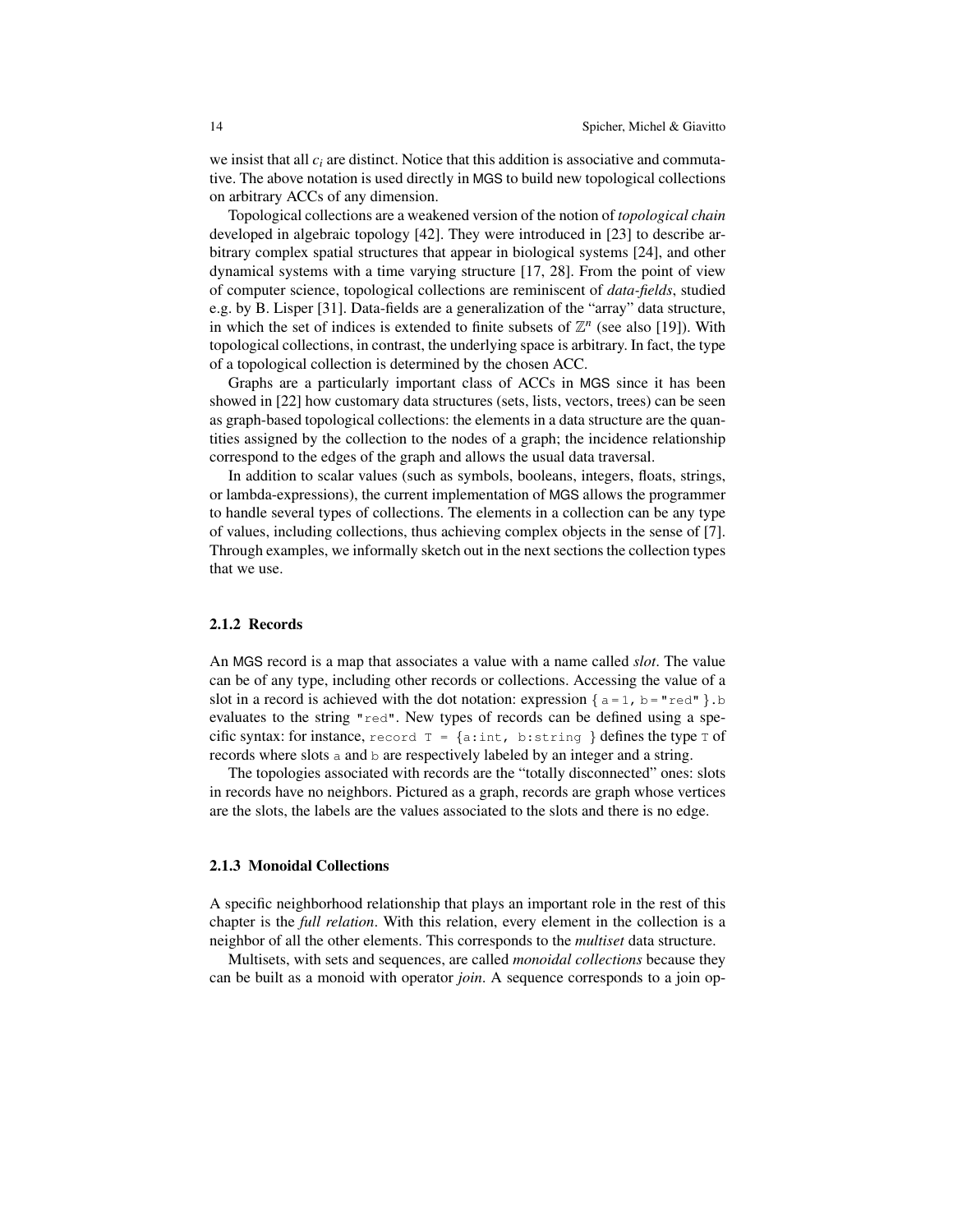eration that has no special property except associativity, multisets are obtained with an associative and commutative join, and sets when the join operator is associative, commutative and idempotent. The join operator with its properties induces the topology of the collection and the neighborhood relationship: the linear graph for sequences and the complete graph for sets and multisets.

We write  $a::m$  to add a value a in a monoidal collection m. The notations  $seq:()$ , bag:() and set:() refer to the empty sequence, the empty multiset and the empty set respectively.

## 2.1.4 The GBF Topological Collection

Topological collections can be defined as *Group Based Fields* (GBF), which are considered as associative arrays whose indices are elements of a group [16]. The latter is defined by a *finite presentation*, i.e., a set of generators together with some constraints on their combination. Thus a GBF can be pictured as a labeled graph where the underlying graph is the Cayley graph of the finite presentation. The labels are the values associated with the vertices and the generators are associated with the edges.

For instance, in order to define a NEWS grid (a rectangular lattice where each node as four neighbors) we may use two generators e (east) and n (north), supporting addition, difference and multiplication by an integer, as illustrated in Fig. 7a.



Fig. 7 Left: a GBF defining a NEWS grid, with two generators e and n. Right: a GBF defining an hexagonal grid with three generators e, n and nw, and a constraint n – nw = e.

Similarly, an hexagonal grid (6 neighbors for each vertex) can be defined by means of three generators n, e and nw (north-west) and a constraint  $n - nw = e$ , as illustrated in Fig. 7b. Notice that such grid is adequate to represent cells with a hexagonal shape, since the grid can be paved with hexagons centered on the positions in the grid. As shown by the dashed path, we have  $2 \cdot n + e = 2 \cdot e + n + n\omega$ , which can be also checked in an algebraic way, by substituting nw with n−e in this equality as allowed by the constraint.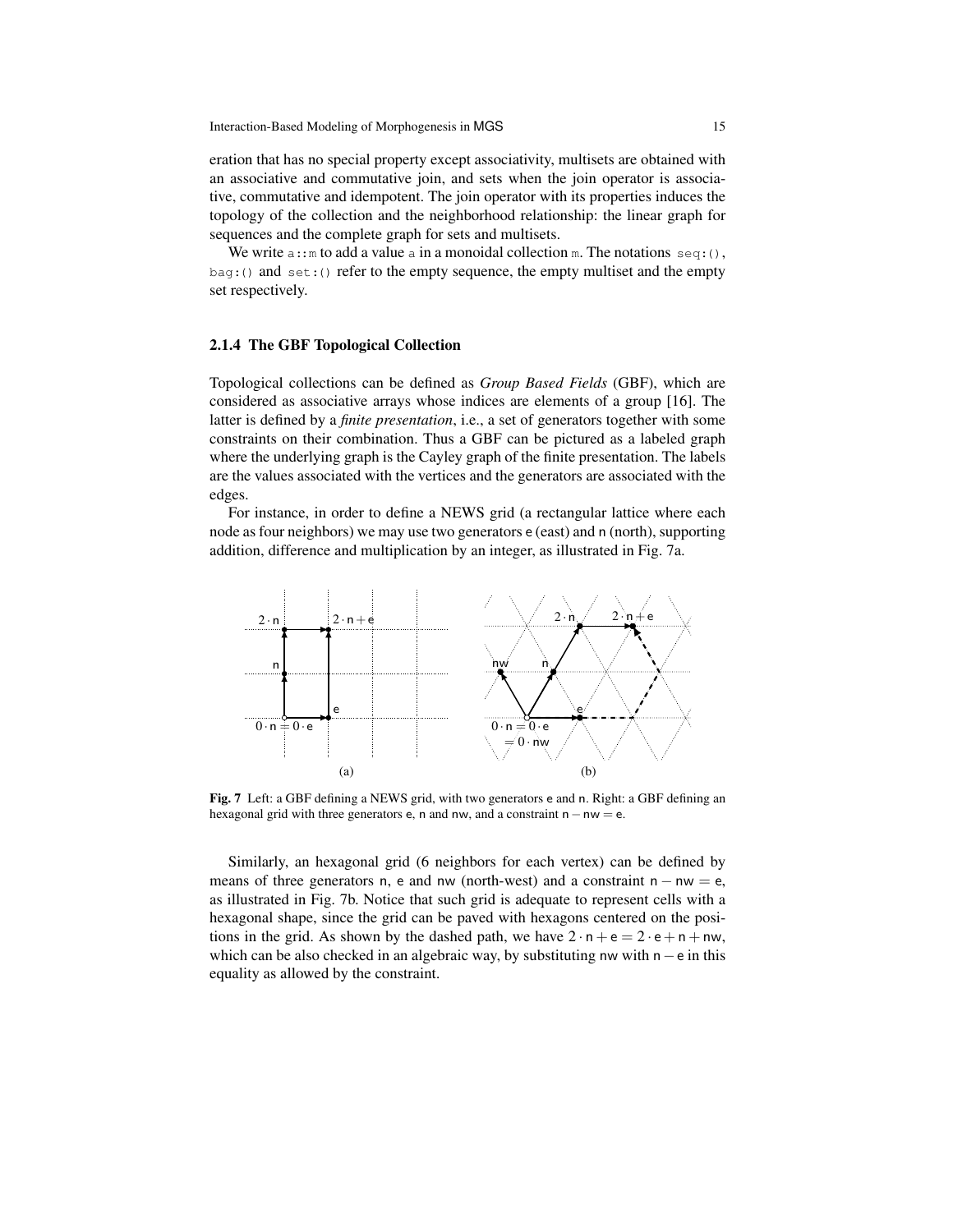The GBF structure is thus adequate to define the arrangement of a grid, in any number of dimensions. A GBF type is specified by the presentation of the underlying group: a list of generators and a list of equations. For example, in the case of the hexagonal grid:

gbf  $H = \langle n, e, nw; nw+e=n \rangle$ 

MGS handles only abelian groups: so the commutation equations are implicit and we use an additive notation.

The relationships between Cayley graphs and group theory are pictured in Fig. 8. A word (a sum of generators) is a path. Path composition corresponds to the group addition. A closed path (a cycle) is a word equal to 0 (the identity of the group). An equation  $v = w$  can be rewritten  $v - w = e$  and then corresponds to a cycle in the graph. There are two kinds of cycles in the graph: the cycles that are present in all Cayley graphs and correspond to group laws (intuitively: a backtracking path such as  $e + n - n - e$ ) and closed paths specific to the group's own equations (e.g.,  $e - n - e + n$ ). The graph connectivity (there is always a path going from a node *P* to a node *Q*) is equivalent to saying that there is always a solution *x* to equation  $P + x = Q$ .



Fig. 8 Graphical representation of the relationships between Cayley graphs and group theory. The GBF pictured is  $G = \langle n, e \rangle$ . The equation specifying the commutation between the generators are left implicit. A node in this graph is an element of the group *G*. A path is a sum of generators and their inverses. The empty path is 0 and correspond to the null displacement. Backtracking paths are closed path in any Cayley graphs. An equation of the presentation corresponds to closed path specific to the group structure. A closed path corresponding to the commutation between n and e, that is  $n + e = e + n$  or in other word  $n + e - e - n = 0$  is pictured at the right of the diagram.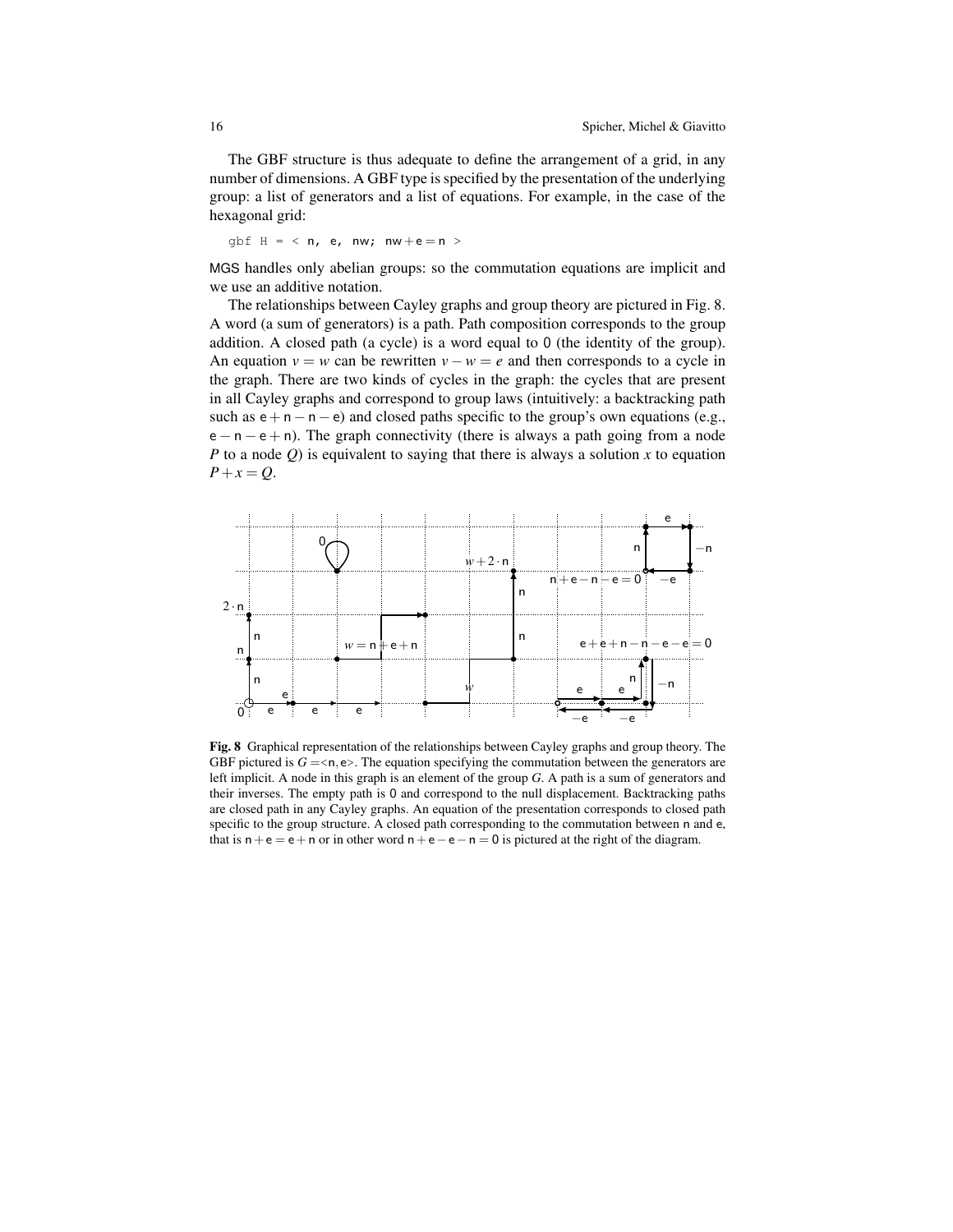## 2.1.5 Proximal Collections

Proximal collections are graphs whose neighborhood relationship is specified by a relation given on the elements of the collection. For example, let  $r$  be a relation on integers whose definition is

fun  $r(x, y) = abs(y - x) < 10$ 

Then, we are able to define a proximal collection as follows:

proximal MyProx = r

Two integers n and m are neighbors in a collection of type  $MyProx$  if and only if their *distance* (as specified by r) is less than 10. We call r the *indicator relation* of the proximal collections of type MyProx.



Fig. 9 A *proximal* collection is a set of elements with a relation defining which elements are neighbors. The figure sketches a set of 7 elements located in the 2D plane and two elements are neighbors if the distance between them is below some constant.

### 2.1.6 User-Defined Subtypes

There is often a need to distinguish between collections of the same type (e.g., several multisets nested in another multiset). This can be accomplished by various means, among which we chose *subtyping*. The subtype of a collection can be thought of as a "color" that does not change the structure of the collection. A collection subtype declaration looks like:

```
collection MySet = set
and collection AnotherSet = set
and collection AnotherMySet = MySet[int]
```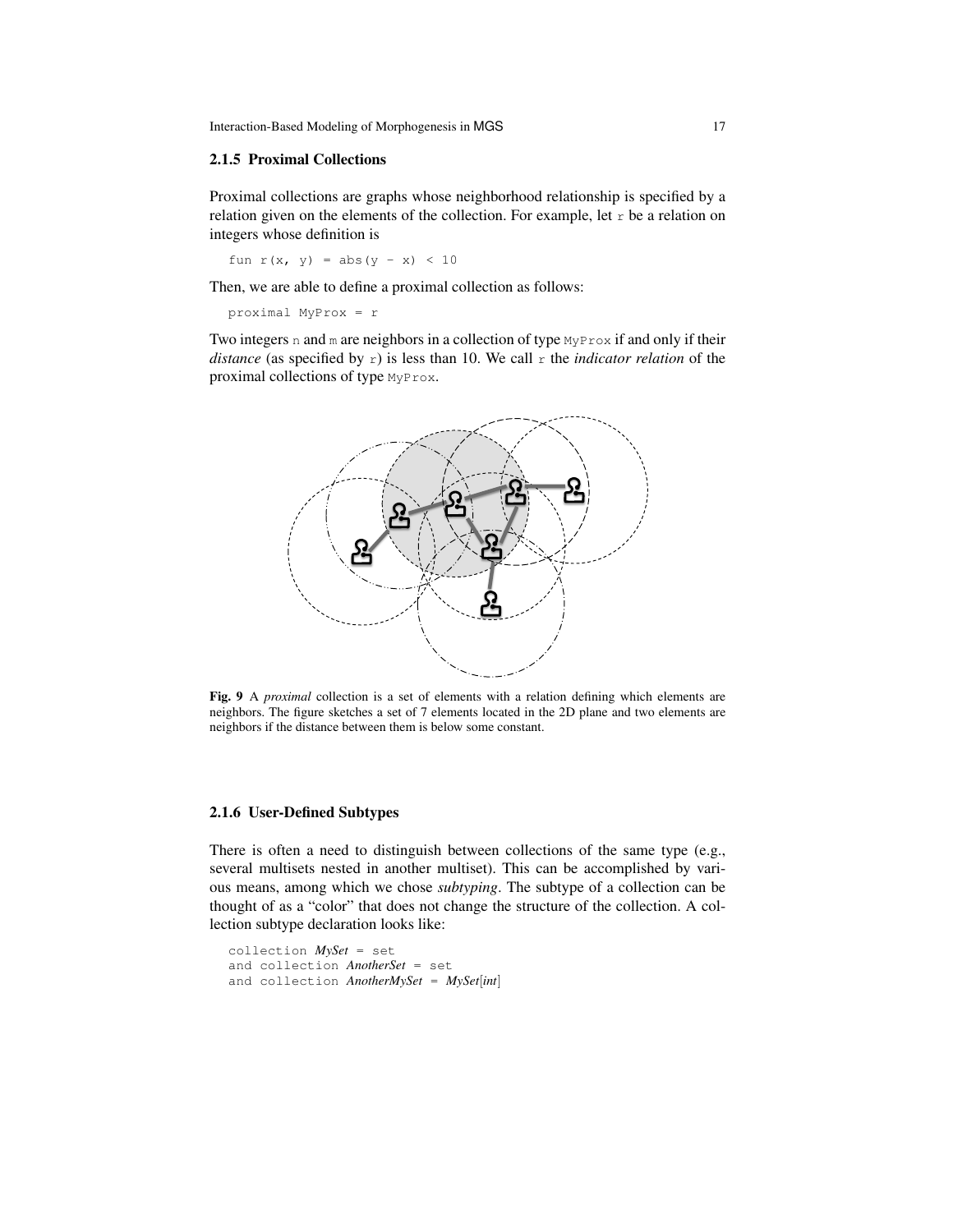This example specifies a hierarchy of three subtypes: *AnotherMySet* is a subtype of *MySet*, itself a subtype of set, and *AnotherSet* is also a subtype of set but is not comparable with *MySet*. Remark that the above declaration allows restriction on the types of the elements: a set of subtype *AnotherMySet* can only contain integers.

For each type *T*, there is an associated predicate with the same name that can be used to check if a value has type *T*. For example, the expression *MySet*("this is a string") returns false. Some additional commodity functions are also instantiated when a type is defined: size, pretty-printing, constructors and accessors.

# *2.2 Transformations*

Usually in physics, fields and their evolution are specified using differential operators. MGS generalizes these operators in a rewriting mechanism called *transformation*. A transformation is the application of some local rules following some strategy. A transformation *T* is written as a set of rules:

trans  $T = \{ ... \text{ rule}; ... \}$ .

When there is only one rule in the transformation, the enclosing braces can be dropped. A rule is a basic transformation taking the following form:

 $pattern \implies expression.$ 

It specifies a local evolution of the field: the left-hand side (lhs) of the rule typically matches elements in interaction, and the right-hand side (rhs) computes local updates of the field, see Fig. 4. The application of a local rule  $a \Rightarrow b$  in a collection C

- 1. selects a subcollection *A* that matches the pattern *a*,
- 2. computes a new subcollection *B* as the result of the evaluation of the expression *b* instantiated with the collection *A*, and
- 3. substitutes *B* for *A* in *C*.

This kind of rewriting removes the part matched by the left hand side and add the part computed by the right hand side.

Transformations are a powerful way to define functions on topological collections that comply with the underlying spatial structure. For instance, a discrete analog of differential operators can be defined using transformations [28]. For multisets, transformations simply reduce to associative-commutative rewriting [10] also called multiset rewriting.

# 2.2.1 Patterns

We present here a subset of the MGS pattern language. These expressions have a generic meaning, i.e., they can be interpreted in any collection type. The grammar of these pattern expressions is: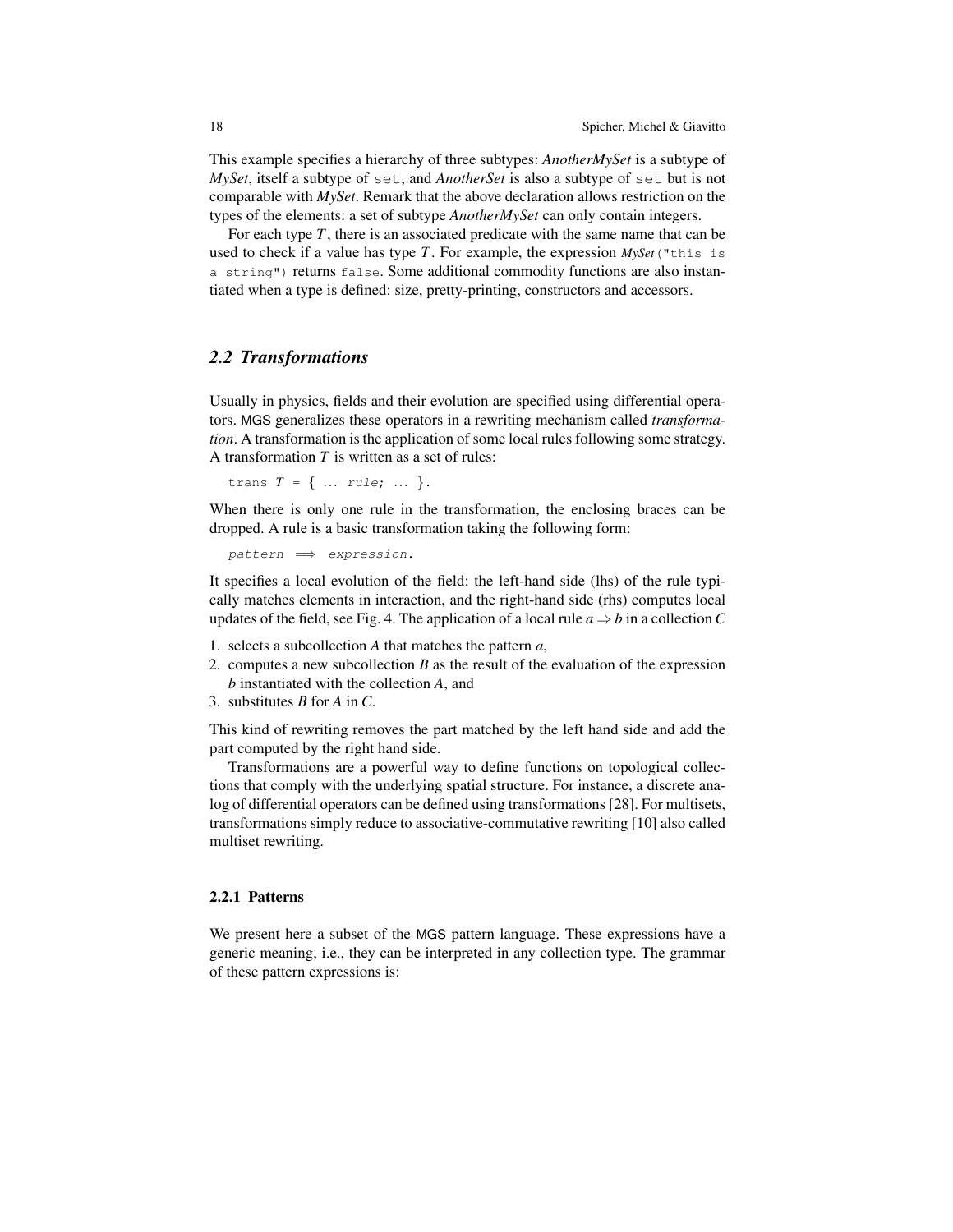$$
pat := x | \{...\} | x, y | x < y | x : P | x/exp
$$

where pat, pat' are patterns, *x* ranges over the pattern variables, *P* is a predicate and *exp* is an expression evaluating to a boolean value. The explanation below provides an informal semantics for these patterns.

#### *Variables*

A pattern variable *x* matches exactly one element in the topological collection. The variable *x* can then occur elsewhere in the rest of the rule to denote the value associated to the matched cell. The notation  $\hat{x}$  is used in the rest of the rule to denote the cell itself. Patterns are *linear*: two distinct pattern variables always refer to two distinct cells.

### *Record Pattern*

The construction  $\{...\}$  is used to match a record. The content of the braces can be used to match records with or without a specific field (eventually constrained to a given field type or field value). For instance,  $\{a, b : \text{string}, c = 3\}$  is a pattern that matches a record with fields *a*, *b* of type string and *c* with value 3.

#### *Neighborhood*

A pattern is a *composition* of pattern variables. There are three composition operators:

- 1. The composition denoted by a simple juxtaposition (such as "*x y*") does not constrain the arguments of the composition.
- 2. When two pattern variables are composed using a comma (as in "*x*,*y*"), it means that the cells matched by *x* and *y* must be *p*-neighbors. The default value for *p* is 1 and can be explicitly specified during the application of the transformation if needed.

When the collection is a GBF, it is possible to specify a particular direction for the neighborhood relationship: the pattern  $x \mid n > y$  matches two elements  $x$  and  $y$ such that if *x* labels the cell  $\hat{x}$  then *y* labels the cell  $\hat{x} + n$ .

3. The last composition operator corresponds to the face operator: a pattern " $x < y$ " (resp. " $x > y$ ") matches two cells  $\hat{x}$  and  $\hat{y}$  such that  $\hat{x} < \hat{y}$  (resp.  $\hat{x} > \hat{y}$ ).

# *Guards*

The expression *pat*/*exp* matches the subcollections matched by *pat* verifying *exp*. Pattern *pat*: P is a syntactic shortcut for  $(\text{pat as } x) / P(x)$ . For instance, *x*:int matches an element *x* provided that *x* is an integer and  $y/y > 3$  matches an element *y* provided that *y* > 3 holds (the operator > is overloaded and denote the numeric comparison as well as the incidence relationship).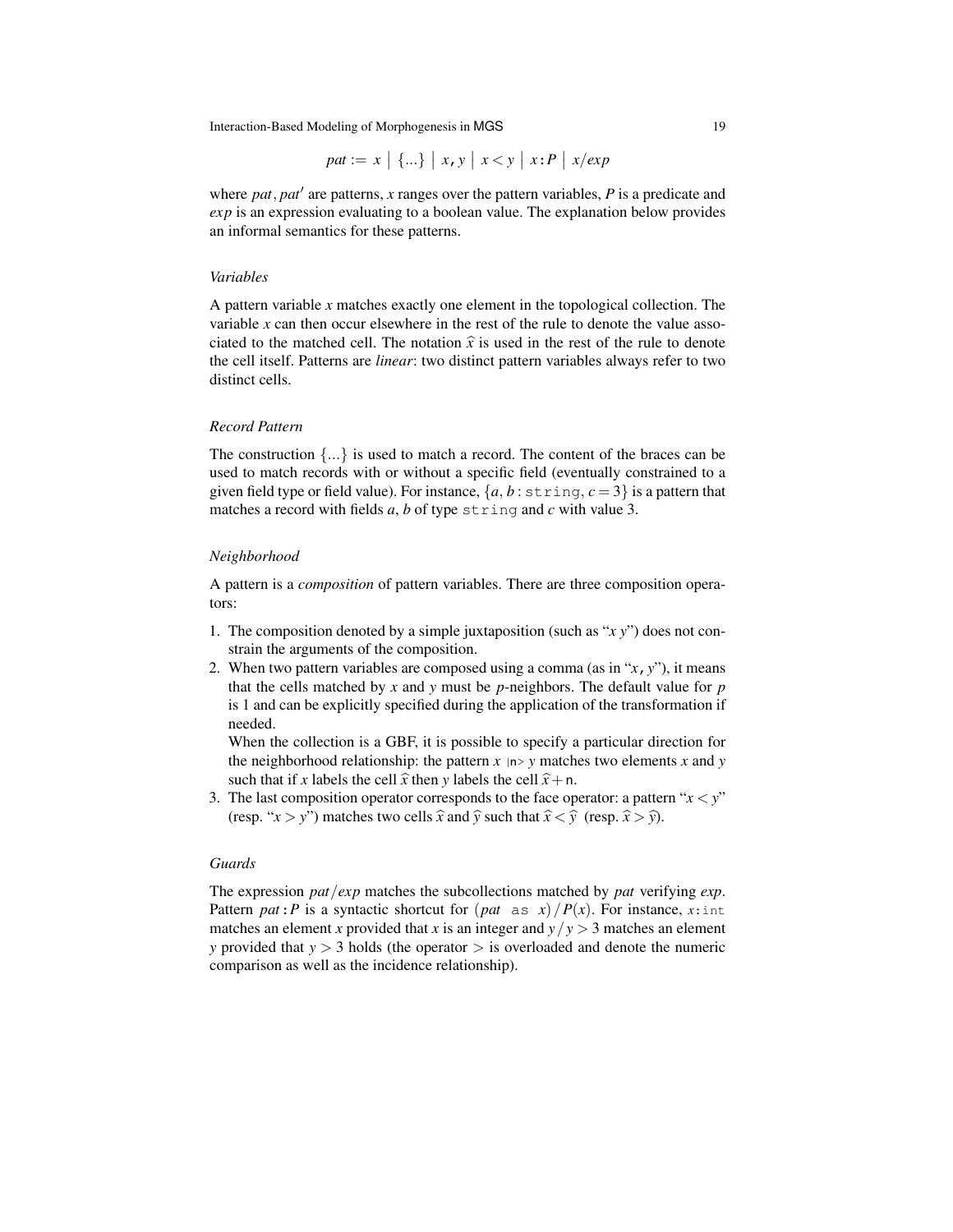#### 2.2.2 Rules, Transformations and Application Strategies

A transformation is a set of rules. When a transformation is applied to a collection, the default strategy is to apply the first rule as many times as possible in parallel (a rule can be applied if its pattern matches a subcollection). In the remaining collection, the second rule is applied as many times as possible in parallel with the first rule, and so on. This strategy is the *maximal parallel application strategy* used in L-systems or in Paun systems [45]. Several other strategies are available in MGS such as the *Gillespie application strategy* based on Gillespie's stochastic simulation algorithm used to model chemical reactions [51]. Strategies provide a fine control over the choice of the rules applied within a transformation. They are often non-deterministic, i.e., when applied on a collection  $C$ , only one of the possible outcomes (randomly chosen) is returned by the transformation.

A transformation *T* is a function like any other function and a *first-class* value. For instance, a transformation can be passed as an argument to another function or returned as a result. It allows to compose transformations very easily, leading to a higher-order functional programming style.

The expression  $T(c)$  denotes the application of one transformation step to the collection *c*. A transformation step consists of the application of the rules following the rule application strategy. A transformation step can be effortlessly iterated:

 $T$ [iter = *n*] (*c*) denotes the application of *n* transformation steps to *c* 

 $T[f\text{fix}](c)$  applies the transformation *T* until a fixed point is reached

Notice that transformations are first class functions (which are first class value).

# 3 The growth of a "T" Shape in **MGS**

In this section, we show MGS at work by developing three different versions of the same problem: the development of a T-shaped structure. This problem has been proposed as a reference example to compare spatial programming languages in [3], especially from the point of view of three paradigmatic tasks: the creation of a coordinate system, the grows of a structure of a given shape and the patterning of this structure. However, we are here more interested in showing the benefits of the MGS approach by showing how the notions of topological collection and of transformations are flexible enough to accommodate various modeling styles and the reuse enabled by the DSL approach. We develop three models:

- the first is based on cellular automata (a regular space-time lattice),
- the second one is based on proximal collection and corresponds to an amorphous medium and an asynchronous evolution,
- our final example develops the T-shape starting from an empty space, using cellular complex in 2D.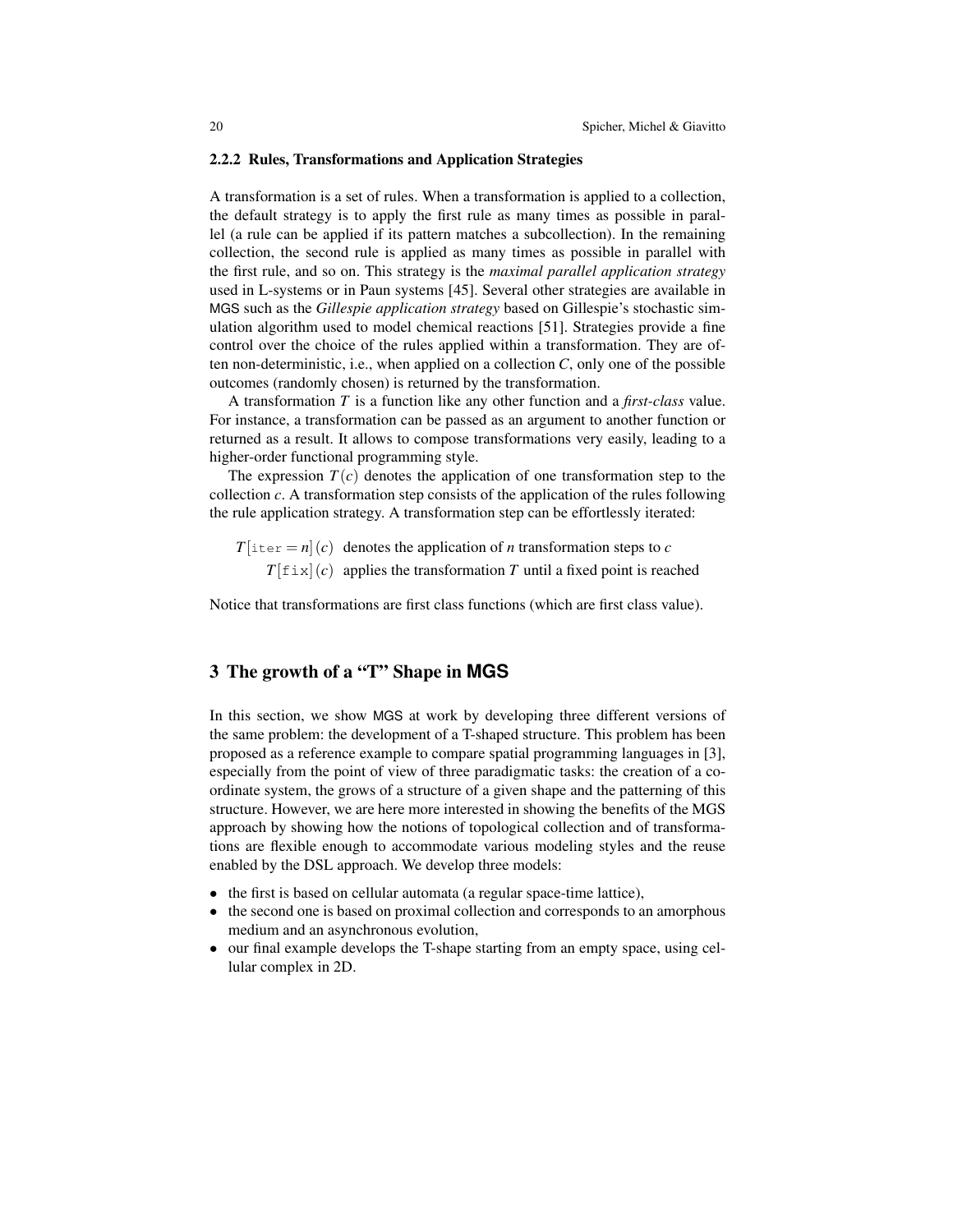In all models, we supose that the T-shapped forms grows starting from one (or few) entities in two successive phases. In the first phase (FGP), the growth process follows a "vertical" direction. In the second phase (SGP), the two horizontal segments of the "T" grow in parallel.

We do not elaborate very much on the acquisition of the "vertical" and the "horizontal" direction: the elaboration of such information of position is not the focus of our example. So, for the cellular automaton we use an anisotropic neighborhood that makes explicit such directions. For the amorphous medium, we rely on the coordinate on each node. For the cellular complex, some walls of the cells are labeled and we rely on this label for the asymetric growth (this labels are explicitly propagated during the growth). Obviously, acquiring an information of position by local means in an initial symmetric medium, is a problem by itself, see for instance [61, 43, 2, 36]. But the implementation of the various algorithms proposed in the literature is straightforward.

All the code presented here are actual MGS programs. The MGS interpreter, as well as numerous other examples are accessible from the MGS web page:

mgs.spatial-computing.org

# *3.1 The "Genetic Device"*

This part, shared amongst the 3 models, corresponds to the "control" of the growth. It describes the local state of an entity. The state of an entity gathers two counters  $\text{cpt}_V$  and  $\text{cpt}_H$ . The first is used to manage the duration of the first growth phase (the vertical part of the "T") and  $_{\text{cpt}}$  the duration of the second growth phase. So a Cell is a record with just two counters.

record Cell =  $\{ \text{cpt}_V, \text{cpt}_H \}$ 

We define a constant called seed representing the initial state at time  $t = 0$ :

```
let seed = \{ \text{cpt}_V = 5, \text{cpt}_H = 3 \}
```
The subtype  $FGP$  is a cell with the additional constraint that the counter  $cpt_V$  is different from zero :

```
record FGP = Cell + { cpt<sub>V</sub> \neq 0 }
```
MGS types are very expressive : they can be dependant of some values but MGS types are not inferred nor statically type-checked.

A cell is in the second growing phase (SGP) if the first counter has reached zero but not the second counter:

record SGP = Cell + {  $\text{cpt}_V = 0$ ,  $\text{cpt}_H \neq 0$  }

We need also some value to represent an empty location in the spatial organization of cells. We use two ways. In the first, we use simply a symbol 'Empty. In the second approach, the empty location is represented by any record wich do not possess the two fields  $\text{cpt}_V$  and  $\text{cpt}_H$ :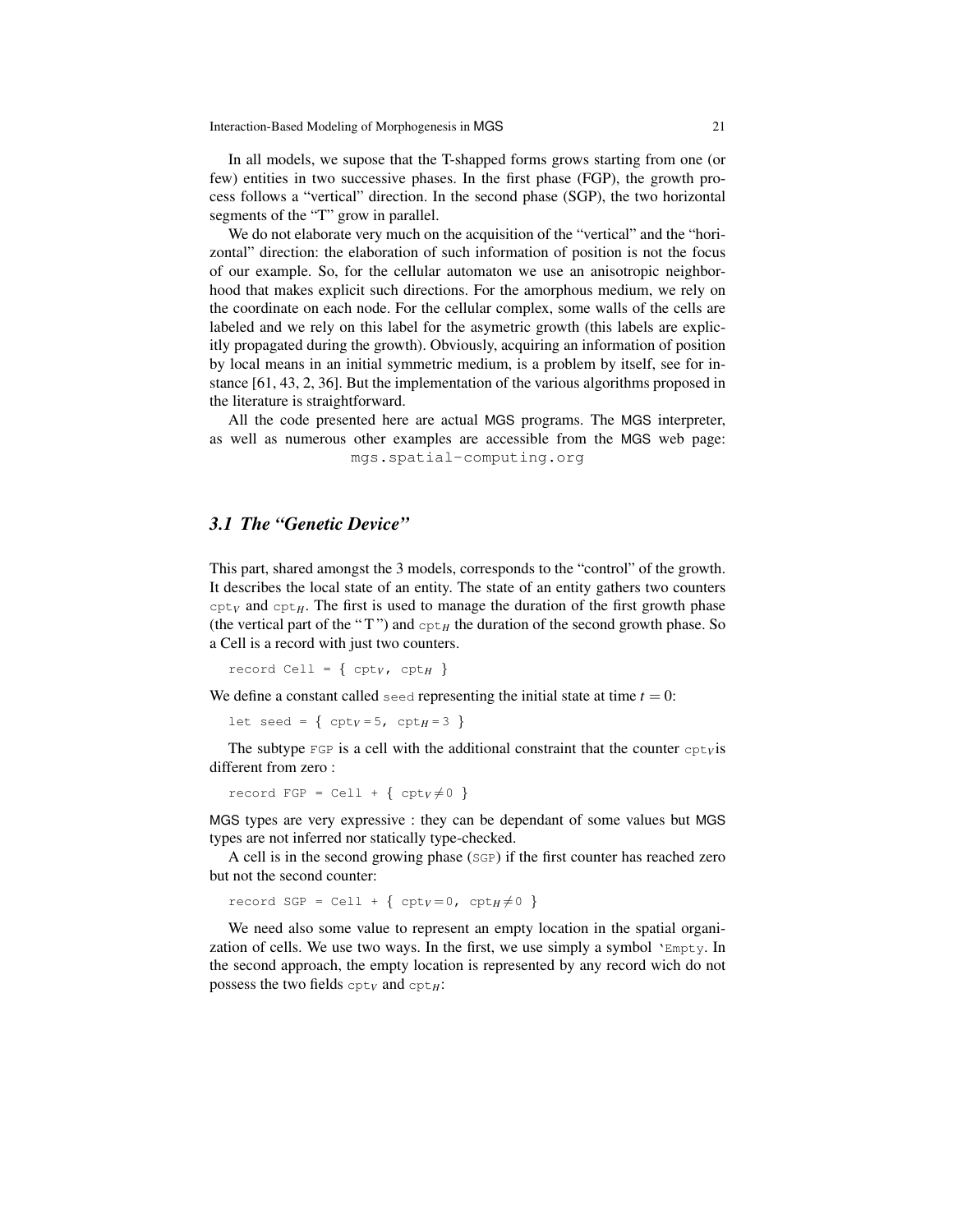```
record Empty = \{ \sim \text{cpt}_V, \sim \text{cpt}_H \}
```
To manage the two counters, we rely on the two functions NextFGP and NextSGP:

fun NextFGP  $(c:FGP) = c + \{ cptV = c.cptV - 1\}$ fun NextSGP (c:SGP) = c + { cpt<sub>H</sub> = c.cpt<sub>H</sub> −1 }

The c:FGP following the name of the function declares an argument named  $\circ$  of type FGP (and similarly for SGP). The + operator in the body of the functions denotes the asymmetric merge of records. The expression  $r_1 + r_2$  computes a new record *r* having the slots of both  $r_1$  and  $r_2$ : *r.a* has the value of  $r_2.a$  if the slot *a* is present in  $r_2$ , else the value of  $r_1.a$ . The asymmetric merge enables the update of a slot knowing only the slot to update: this makes possible to refine further the record by adding new slots without changing the code already written.

# *3.2 The Cellular Automaton Implementation*

## *Spatial specification*

The cellular automaton based model starts by specifying the underlying lattice. We use in MGS the defining a NEWS grid:

 $gbf$  NEWS = < north, east >

To define an initial population, we use the function  $\alpha$  reate NEWS generated by the previous type definition. The arguments of this function are an initialization function and the range of the generators used to iterate over a set of nodes. More precisely, the expression

create NEWS( *f*, *p*, *q*)

creates an instance of the GBF NEWS where the node north<sup>x</sup> + east<sup>y</sup> is labeled<sup>6</sup> by the value  $f(x, y)$  for  $0 \le x < p$  and  $0 \le y < q$ . Hence, the initial state state0 is computed as:

```
fun init (x, y) = if (x = 5 and y = 3) then seed else 'Empty'let state0 = \text{create} NEWS(11, 11, init)
```
The initial state is a  $11 \times 11$  grid, where all nodes except one at position (5,3) are labeled by 'Empty.

#### *Evolution rules*

The evolution of the cellular automaton is specified by two rules. The first correspond to the first growing phase. In this phase, a cell in the FGP state extends to a north neighbor if this neighbor is empty:

<sup>6</sup> Note that the labeling of node is not necessarily unique because two different sums may represent the same node (for instance in the hexagonal lattice). However, MGS takes care to visit only once each node in the specified domain even if the "coordinates" of the node are not unique.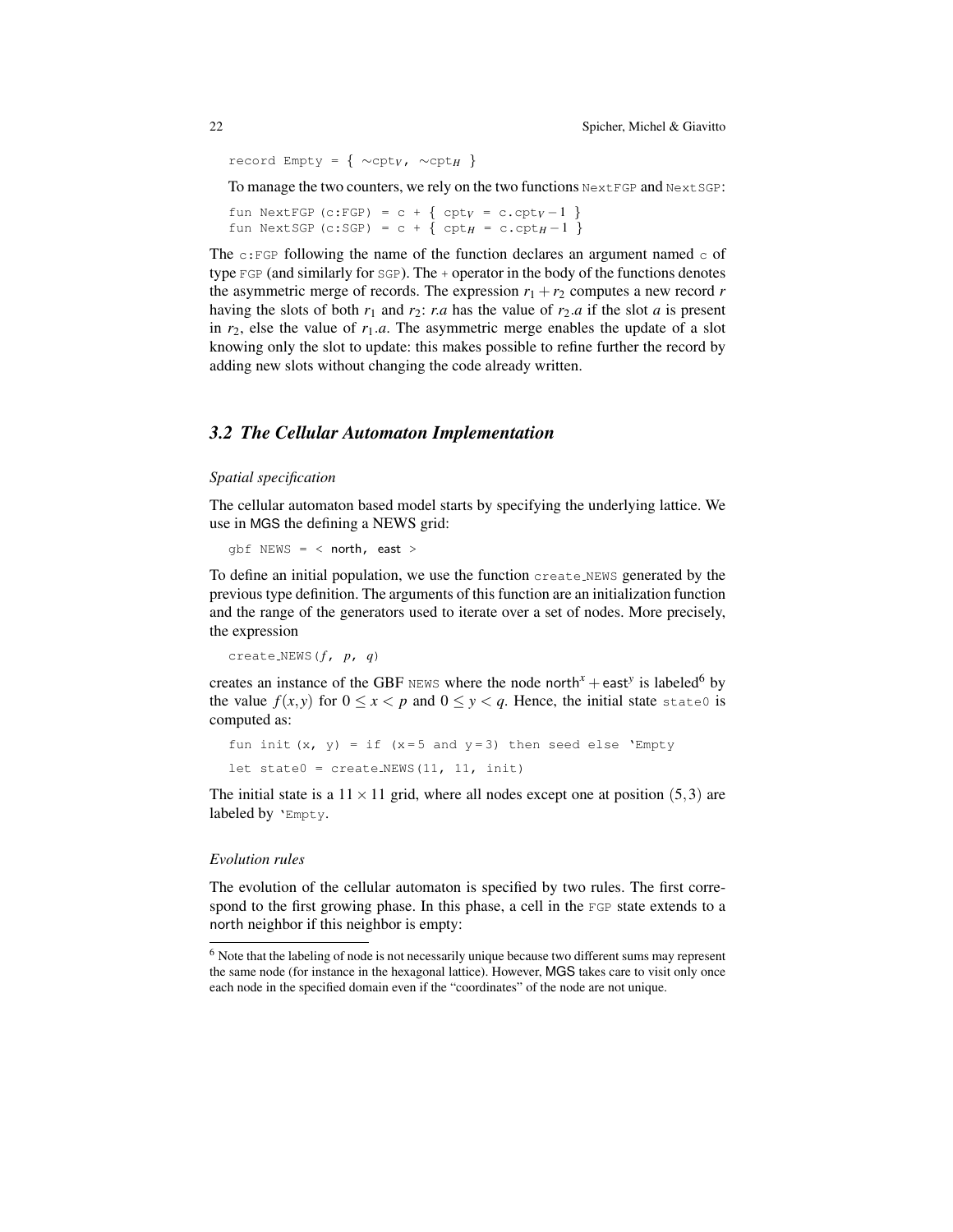

Fig. 10 The first 9 steps of the evolution of the AC. During the transition between state 6 and state 7 the same rule has two exclusive match: dividing a cell to the right or to the left. Because one match exclude the other (the central cell is "consumed" and cannot be used in another rule application at the same step, the horizontal growth is asymmetric (one branch is one step forward the other). Which branch grows first is randomly chosen during the matching. The final step (not figured here) adds a cell to the left branch.

```
trans Rules = {
    c:FGP |north> 'Empty \Rightarrow c, NextFGP(c);
    c:SGP <east> 'Empty \Rightarrow c, NextSGP(c);
}
```
The second rule specifies the evolution during the second growing phase: a cell invades its neighbor to the east or to the west if this neigbor is empty. The syntax  $\leq$  refers either to the  $|$ east> or to the  $\leq$ east| direction (and  $\leq$ east| =  $|-$ east>).

The two elements matched in the left hand side of a rule are replaced by the two elements computed in the right hand side. In this case, the first element  $\circ$  remains untouched and the second element changes from 'Empty to a cell with a counter that has decreased w.r.t. c.

By default, a transformation applies as much as possible (in space) the rules of a transformation. Thus, one application of a transformation corresponds to one ele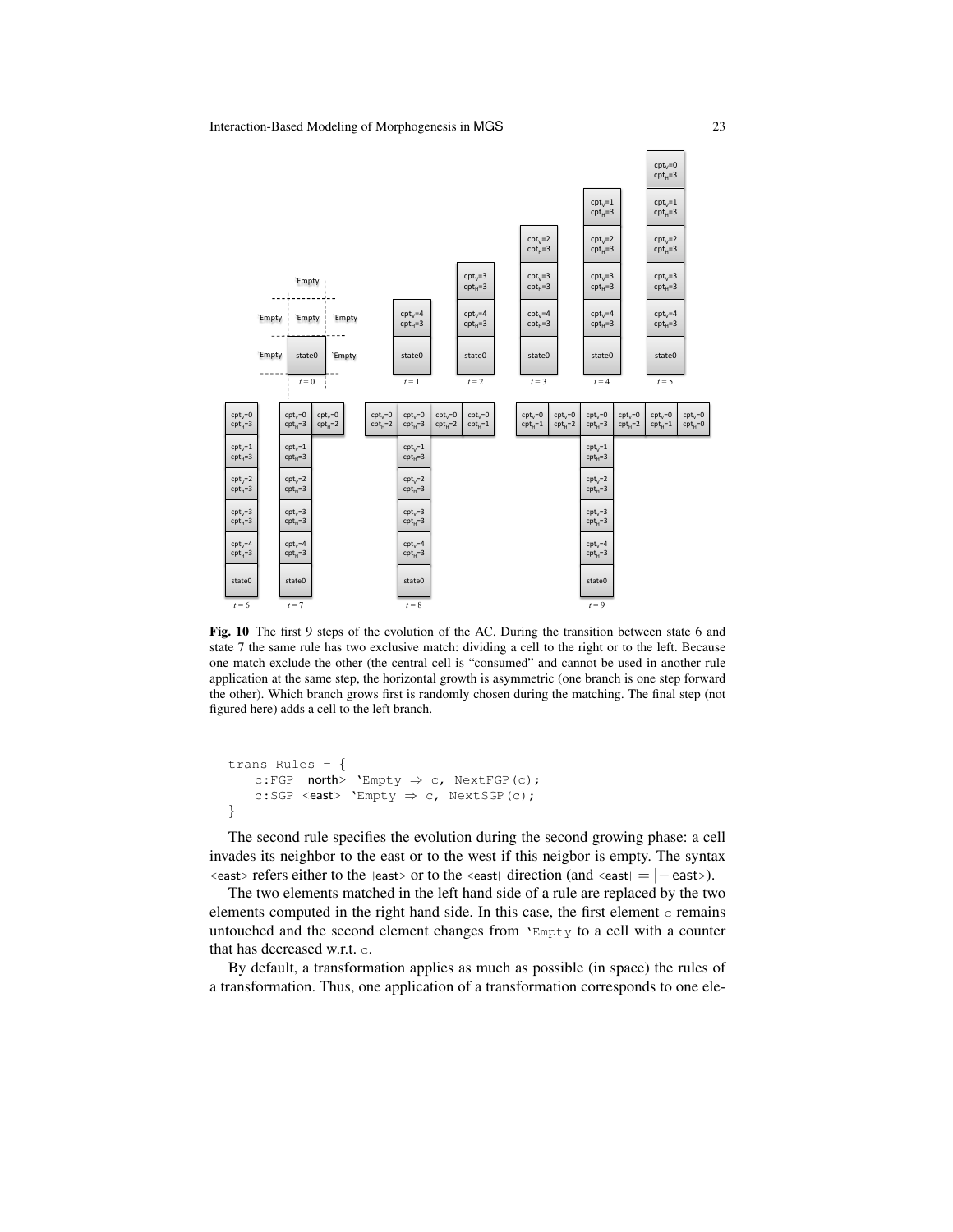mentary synchronous evolution step of a cellular automaton. The application is iterated to compute the successive states of the systems Rules [fixpoint] (state0) and a trajectory is illustrated in Fig. 10.

# *3.3 The Proximal Implementation*

### *Spatial specification*

A proximal is a collection of elements whose neighborhood is defined by a predicate. Here, the elements are located in a 2D plane and two points *P* and *Q* may interact if their relative distance is below 10.0:

proximal AMORPH = fun n  $\rightarrow$  100.0 > (n.x \* n.x + n.y \* n.y)

(the right hand side is an anonymous function, lambda expression in MGS notation). By sampling the point randomly, we have the usual amorphous medium [1]:

```
fun init (i, acc) = {x =random(100), y =random(100)}::acc
let state0 = (seed + {x=50, y=25}) : fold(int, AMORPH:(), 999)
```
The fold applies to the integer 999. When an integer *p* is used where a collection is expected, it corresponds to a cardinal, that is, a set of *p* elements (from zero to *p*−1). So, the previous fold iterates 999 times. The accumulator is initialized with the value AMORPH:() which denotes the empty collection of type AMORPH. During the iterations, a record with an random slot  $\times$  and a random slot  $\vee$  is added to the accumulator acc. The insertion of a new element in the collection is denoted by :: (such operation exists only for monoidal collections; this is the case of proximals, which are multisets of elements with a dedicated neighborhood function).

#### *Evolution rules*

Two auxilliary predicates are used for the evolution function. The predicate north is true if its second argument is below the first (following the *y* direction) and if the distance following  $x$  is less than 2. The definition of east west is similar but we restrict only the variation following the *y* axis:

fun north  $(n1, n2) = (n2.y < n1.y)$  & 2 > abs(n2.x-n1.x) fun east\_west  $(n1, n2) = 2 > abs(n2.y - n1.y)$ 

The transformation implementing the evolution function has two rules similar to the CA rules:

```
trans Rules = {
   n1:FGP, n2:Empty / north(n1, n2) \Rightarrow n1, n2 + NextFGP(n1)
   n1:SGP, n2:Empty / east_west(n1, n2) \Rightarrow n1, n2 + NextSGP(n1)
}
```
Two elements n1 and n2 are matched: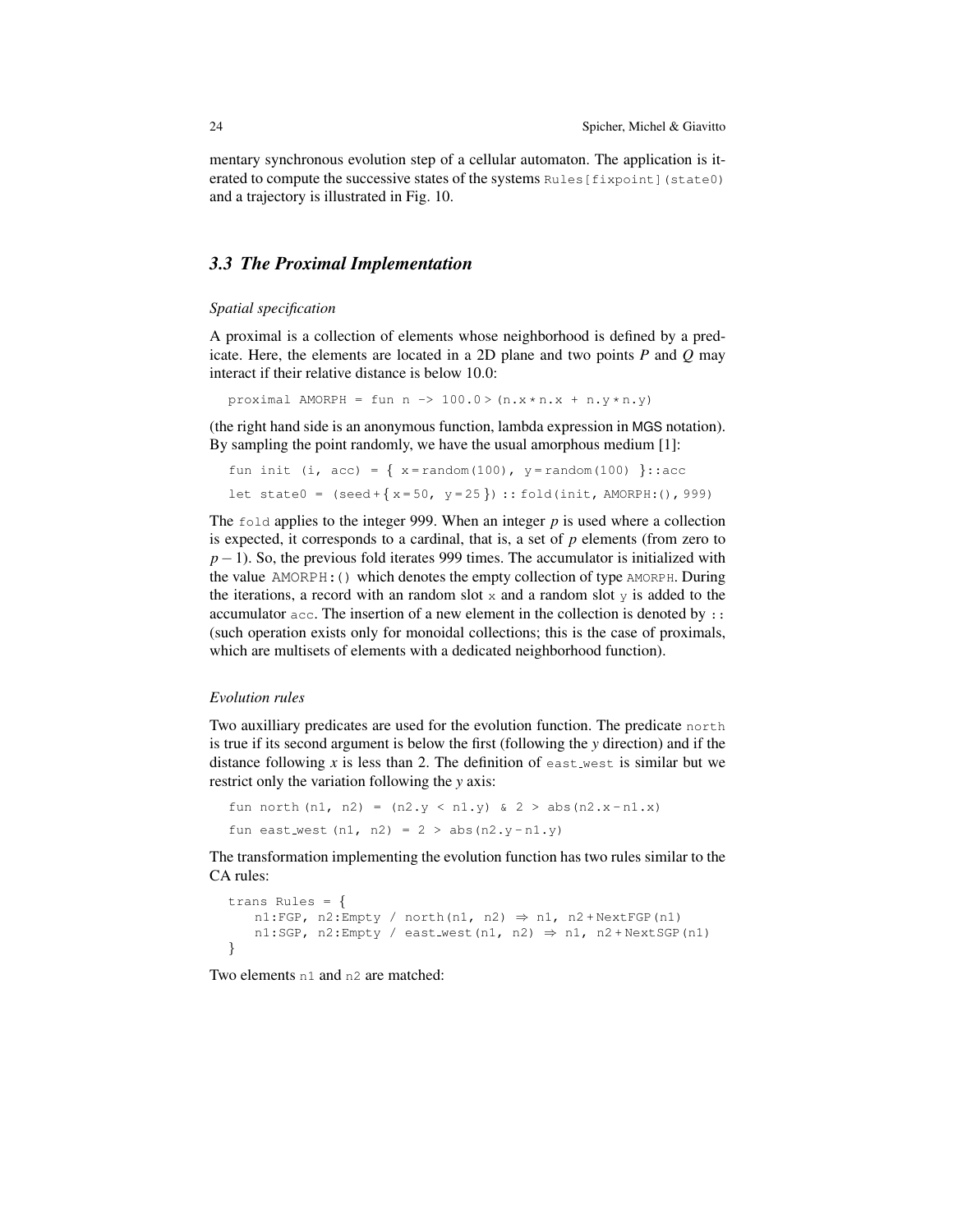- they must be neighbors (the comma operator);
- $\bullet$  the first element n1 satisfies a phase predicate;
- the second element n2 must be an empty place (that is, a record with no  $\text{cpt}_V$  nor  $\text{cpt}_H$  slots);
- n2 must be at the north of n1 for the first rule and at the east west of n1 for the second rule. This constraint is achieved by specifying a guard using the " / " operator.

In the righ hand side of the rule, the elements that replace the elements matched in the left hand side are computed using an asymmetric merge between records: the counter of  $n2$  is updated with the counter of  $n1$  decreased by one. An evolution is illustrated at Fig. 11.

By default, the maximal parallel application strategy is used in the application of the rules. However, it is easy to trigger only one rule application at each transformation application, achieving a fully asynchronous evolution:

Rules[fixpoint,strategy='asynchronous](state0)

The MGS pattern matching device randomize the matching, in order to implement a non-deterministic evolution.



Fig. 11 Initial step (left), two intermediate steps and the final steps (right) of the proximal evolution. Cells in the first growing phase are in dark gray and the cells in the second growing phase are in black.

# *3.4 The Cellular Complex Implementation*

The two previous examples grow the shape in a existing predefined medium: there is no actual true development, rather a patterning process because the building of the shape requires the representation of "empty" places "to invade".

The approach presented here build the shape intrinsically, without relying on the organization of a predefined space. The spatial structure underlying this object is an ACC. and we use 2-cells to represent the basic entities.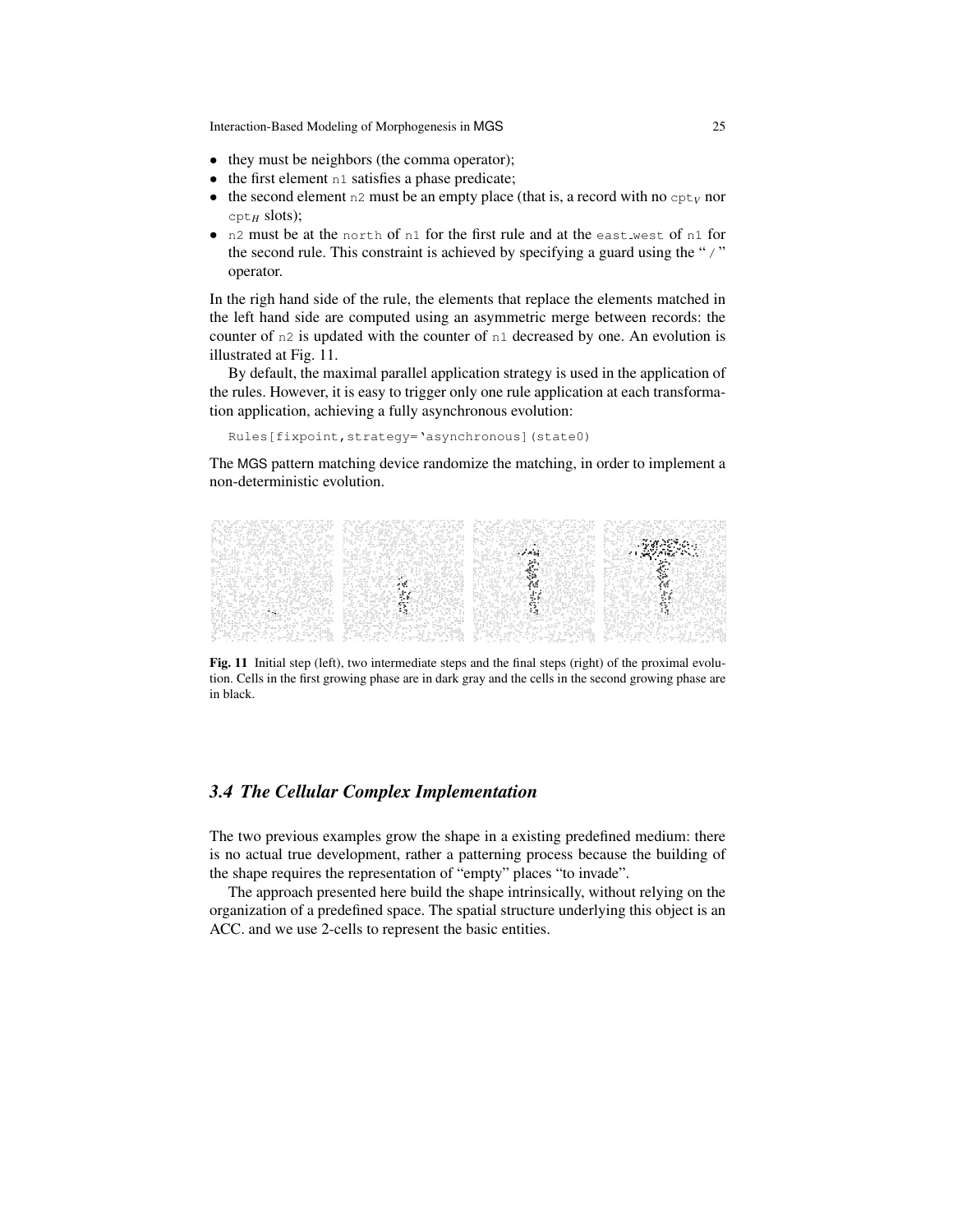## *Spatial specification*

We start from an initial state made of one rectangular face:

```
let state0 =letcell v1 = new_vertex()and v2 = new\_vertex()and v3 = new\_vertex()and v4 = new\_vertex()and e12 = new-edge(v1, v2)and e^{23} = new_edge(v2, v3)
   and e34 = new-edge(v3, v4)and e41 = new-edge(v4, v1)and f = new-acell(2, (e12, e23, e34, e41))in
    \{ x = \ldots, y = \ldots \} * v1+ { x = ..., y = ... } * v2
   + { x = ..., y = ... } * v3
   + { x = ..., y = ... } * v4
   + 'Basal * e12 + 'Apical * e34
   + 'Lateral * e23 + 'Lateral * e41
   + seed * f
```
The letcell construct introduces a recursive definition of related cells. The definition is recursive because if a cell *c* is the face of  $c'$ , then  $c'$  is a coface of *c*. The letcell takes care to complete the information needed and for example, in the previous statement, we specify only the face of  $f$  which add implicitly  $f$  to the coface of the other cells.

The operation new vertex and new edge are short-hand for the general primitive

new acell(dimension [, faces list [, cofaces list]])

The lists of faces or cofaces are optional and can be partial.

The previous statement takes the form:

```
letcell ...cell creation and bonding...
in collection-specification
```
The collection specification build a collection using the cells introduced by the let (and other cells if needed). The ACC is built using the notation  $v * c$  which associates the value  $\nu$  to the cell  $\sigma$  and the addition + to amalgamate all the labeled cells.

In the previous expression, a record of positions  $x$  and  $y$  is associated to the vertices, the edges are labeled by symbols distinguishing 3 kinds of edges, as pictured in Fig. 12 (left). The idea is that the growth takes place on the 'Apical side during the first growth phase and along the 'Lateral side during the second growth phase.

## *Evolution Rules*

We first specify the transformation used to compute the "mechanics" of the system. For the sake of the simplicity, we rely on a very simple mass-spring systems and aristotelician mechanics (that is, the speed is proportional to the force, not the acceleration). This does not change the results because we are interested in the final steady state, but avoid the burden of a double integration.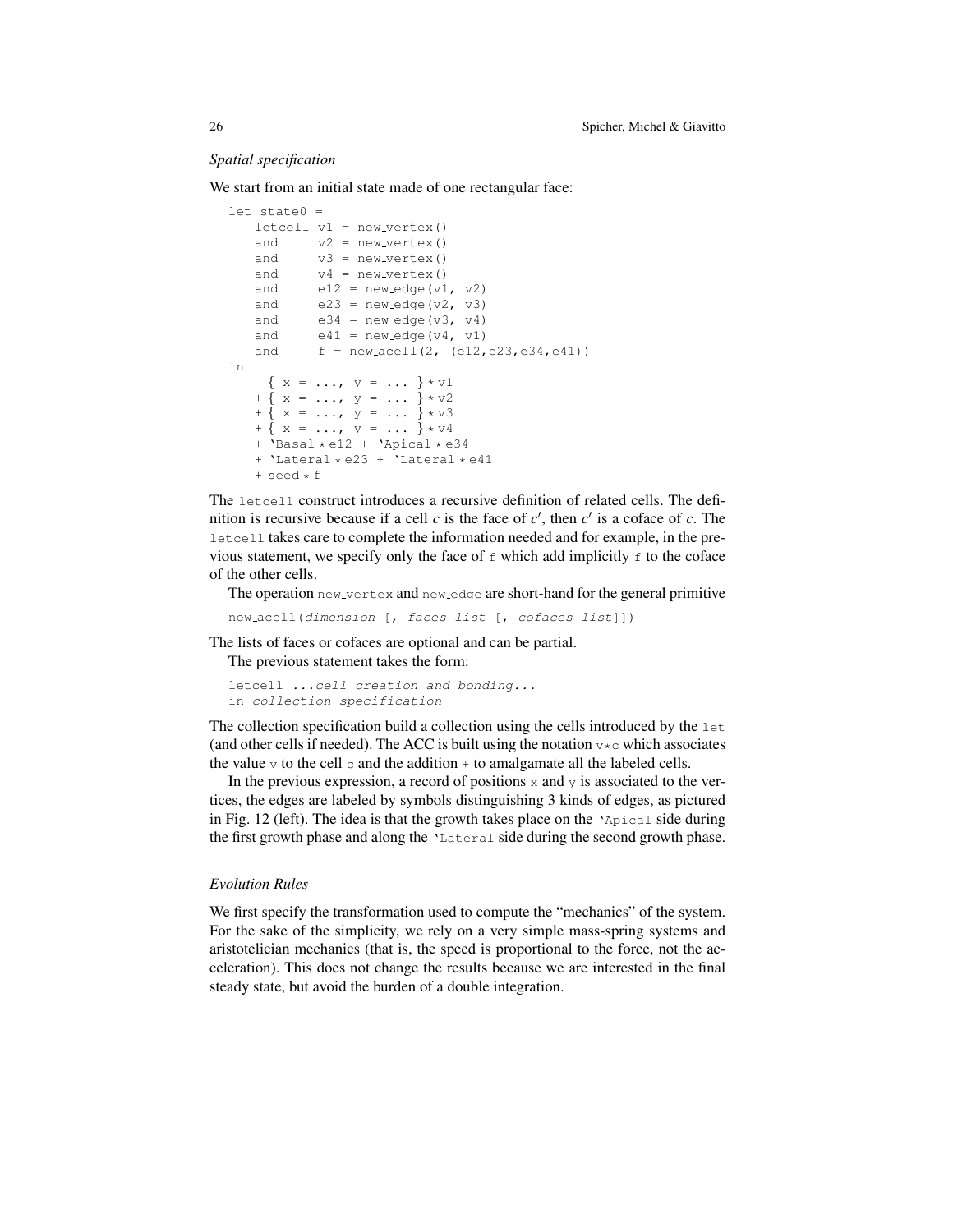

Fig. 12 Left: The initial state is a 2-cell and its faces. Right: a face and the corresponding edges exert a force on the vertices on their boundaries.

Each edge is a spring with a rest length of L0 and a strength of k. The transformation:

```
let sum (acc, v) = {x = acc.x + v.x, y = acc.y + v.y }
trans<2> MecaFace[k, L0, dt] = {
   f \Rightarrow let n = cardinal(icells(\hat{f}, 0)) in
         let q = icellsfold(sum, {x=0.0, y=0.0}, \hat{f}, 0)
         in f + \{ x = g.x/n, y = g.y/n \}}
```
matches only 2-cells (this is specified by the <2> after the trans keyword). The arguments  $k$ ,  $L_0$  and  $dt$  are additional arguments of the transformation. For each cells  $f$  the number of 0-cells in its border is computed:  $\hat{f}$  refer to the cell matched by the pattern variable f and the expression icells  $(\hat{f}, 0)$  returns the set of faces of  $\hat{f}$  of dimension 0 ("i" stands for "incident"). The operator cardinal returns the number of elements in the set. The primitive icellsfold is used to iterate over the 0-cells in the border of  $\hat{f}$ . The reduction function is used to compute the barycenter of the corners of the parallelogram  $f$ .

The next snippet of code integrates the forces and update accordingly the position of the vertexes, cf. Fig. 12 (right):

```
let dist (v, v') = let d1 = v'.x - v.x and d2 = v'.y - v.yin sqrt(d1*d1 + d2*d2)let sum1 (v, acc, v') =
   let d = dist(v, v') in
   let f = k * (d - L0) / din \{ x = acc.x + f*(v', x-v.x), y = acc.y + f*(v', y-v.y) \}let sum2 (k, v, acc, q) =let d = sqrt(dist(g, v) inlet f = k * (d - sqrt(2.0) * L0) / din \{ x = acc.x + k*(g.x-v.x), y = acc.y + k*(g.y-v.y) \}trans<0,1> MecaVertex[k, L0, dt] = {
  v \Rightarrow let Fspring= neighborsfold(sum1(v), {x=0.0, y=0.0}, v) in
      let Ftot = icellsfold(sum2(k, v), Fspring, \hat{v}, 2)
      in v + \{ x = v.x + dt * Ftot.x, y = v.y + dt * Ftot.y \}}
```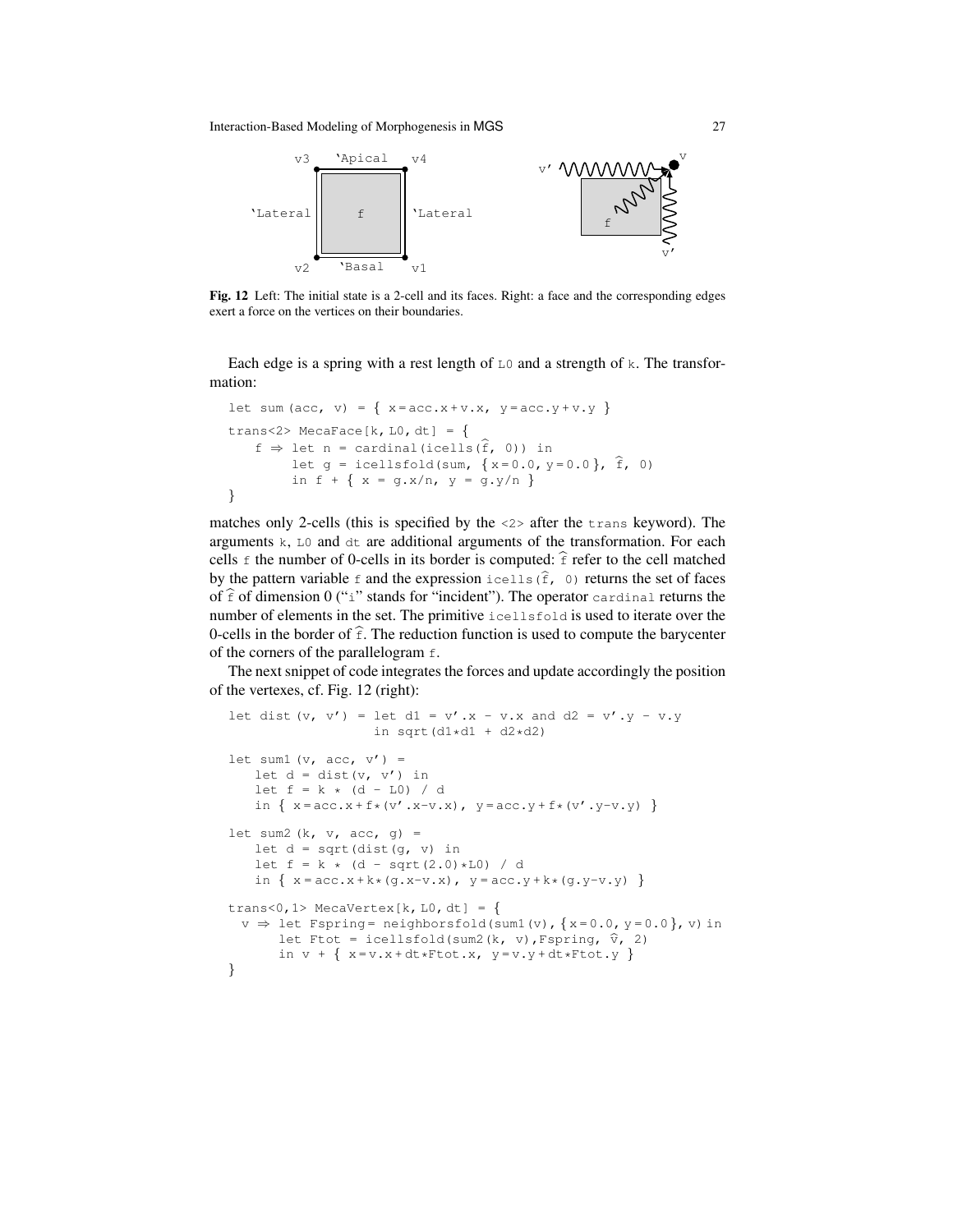The qualifier  $\langle 0, 1 \rangle$  means that we focus on 0-cells and that the neighborhood considered in the neighborsfold operation is: two 0-cells are neighbors if they are in the border of a common 1-cell i.e., linked by an edge. The variable Fspring correspond to the summation of the spring forces. Ftot iterates on the cofaces of dimension 2 of  $\hat{v}$  (there can be several such faces, for instance at the junction of the lines of the T). The idea is that each 2-cell exerts an internal pressure from the inside to the outside, constraining the parallelogram to be convex. The initial value of the fold is the forces computed with Fspring. The "in" expression, simply integrates the total forces over a time step dt.

The reduction functions sum1 and sum2 used in the folds are partially applied: e.g. sum1 is a function expecting 3 arguments, so sum1 (v) is a function expecting its last two arguments acc and  $v'$  (provided by the neighborsfold).

The full mechanical evolution is given simply by computing one evolution of the face and one evolution of the vertices:

fun Meca(ch) = MecaVertex(MecaFace(ch))

There is one additional transformation to compute the cell division:

```
trans Extrude = {
   ∼v1 < e12 < ∼f:FGP > e12 > ∼v2
   /(2 = dim(f)) & (el2 = 'Apical)\Rightarrow letcell v3 = new_vertex ()
      and v4 = new\_vertex ()
      and e23 = new-edge(v2, v3)and e34 = new-edge(v3, v4)and e41 = new-edge(v4, v1)and e12' = new_edge(v1, v2)
      and f' = new-acell(2, 0.012, 0.023, 0.034, 0.041)in (v2 + \{ x = v2 \cdot x + (v2 \cdot x - f \cdot x) * \text{random}(0.1) \}y = v^2 \cdot y + (v^2 \cdot y - f \cdot y) * random(0.1) \}) * v^3+ (v1 + \{ x = v1.x + (v1.x-f.x) * random(0.1) \}y = v1.y + (v1.y-f.y) * random(0.1) \} * v4
          + 'Internal * e12'
          + 'Lateral * e23 + 'Lateral * e41
          + 'Apical * e34
          + (NextFGP f) * f'
   ∼v1 < e12 < ∼f:SGP > e12 > ∼v2
   / (2 = dim(f) & (e12 == 'Lateral))\Rightarrow letcell v3 = new_vertex ()
      and v4 = new-vertex ()
      and e23 = new-edge(v2, v3)and e34 = new-edge(v3, v4)and e41 = new-edge(v4, v1)and e12' = new_edge(v1, v2)
      and f' = new_{\text{accell 2 (el2, e23, e34, e41))}in (v2 + {x = v2.x + (v2.x-f.x) * random(0.1)}y = v^2 \cdot y + (v^2 \cdot y - f \cdot y) \cdot \text{random}(0.1) \} * v3
          + (v1 + { x = v1.x + (v1.x-f.x) * random(0.1) }y = v1. y + (v1. y - f. y) * random(0.1) \} * v4
```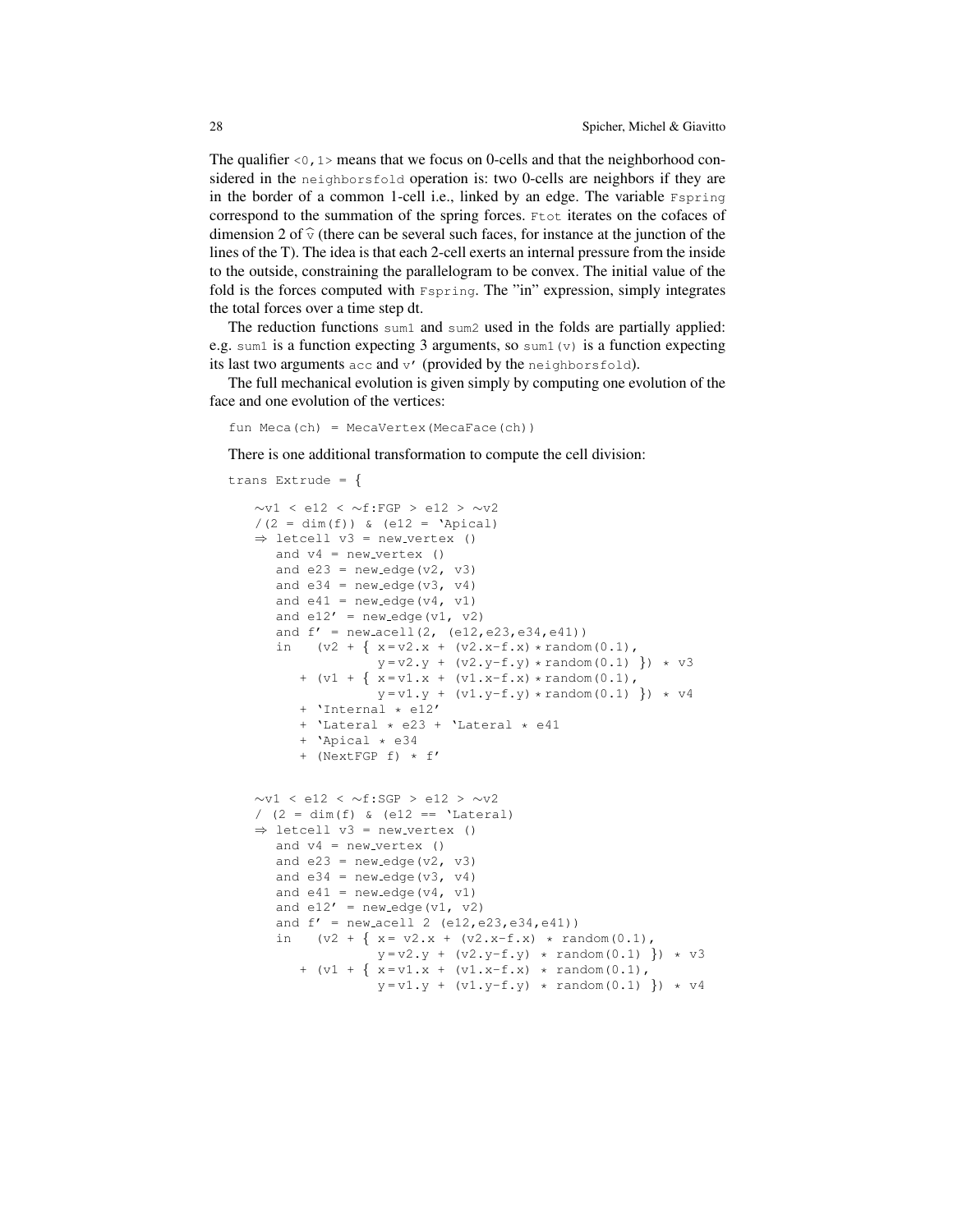```
+ 'Internal * e12
+ 'Basal * e23 + 'Basal * e41
+ 'Lateral * e34
+ (Next SGP f) * f'
```
In this code, a pattern ∼v matches one element but this element can be matched by another pattern (in the same transformation but not necessarily of the same rule). Contrary to the classical pattern  $\nu$ , such elements are not removed from the result.

The first pattern

}

∼v1 < e12 < ∼f:FGP > e12 > ∼v2 / (2 = dim(f)) & (e12 = 'Apical)

matches one face  $f$  which is a FGP, one edge  $e12$  labeled by the symbol 'Apical and the two vertices bounding e12. The vertices and the face remain in the result but the edge is removed. The right hand side builds several new cells that replace e12 (and updates the neighborhood relationships of the remaining cells).

What is build on the right hand side is a parallelogram (new face  $f'$ ). The edge  $e12'$  replaces the edge  $e12$  and is now lebeled by the symbol 'Internal to prevent further development. The "opposite" edge e23 is labeled by 'Apical in the first growth phase and 'Lateral in the second growth phase.

The labels of  $v3$  and  $v4$  are the labels of  $v2$  and  $v1$  respectively, updated to have new positions. These positions are computed as the previous position displaced by a small random noise: the mechanical evolution will soon unfold the parallelogram in accordance with the internal pressure and the spring force.

The complete evolution of the system is given by composing iteration of the mechanical evolution (here we choose arbitrarily 200 steps) with one growth step.

fun Step(ch) = Extrude(Meca[iter=200](ch))

Some snapshots of the trajectory are given in Fig. 13.

Acknowledgements The MGS project would not have developed without the participation of, and the fruitful interactions with many colleagues. The authors are pleased to thanks F. Delaplace and H. Klaudel at the U. of Evry, A. Lesne at U. Pierre & Marie Curie Paris, P. Prusinkiewicz at the U. of Calgary, S. Stepney at the U. of York. We especially express our gratitude to the colleagues that make possible the development of the spatial computing initiative (www.spatial-computing.org): J. Beal at BBN, L. Maignan at U. of Paris-Est, F. Gruau at U. of Paris-Sud, S. Dulman at Delft U., R. Doursat at the Institute for Complex Systems in Paris, and many, many others. This research is supported in part by the ANR BLANC SynBioTIC project, the U. of Paris-Est, the UMR STMS 9912 IRCAM - CNRS and the INRIA RepMus team.

# References

- 1. Abelson, H., Allen, D., Coore, D., Hanson, C., Homsy, G., Knight Jr, T., Nagpal, R., Rauch, E., Sussman, G., Weiss, R.: Amorphous computing. Communications of the ACM 43(5), 74–82 (2000)
- 2. Beal, J., Bachrach, J., Vickery, D., Tobenkin, M.: Fast self-healing gradients. In: Proceedings of the 2008 ACM symposium on Applied computing, pp. 1969–1975. ACM (2008)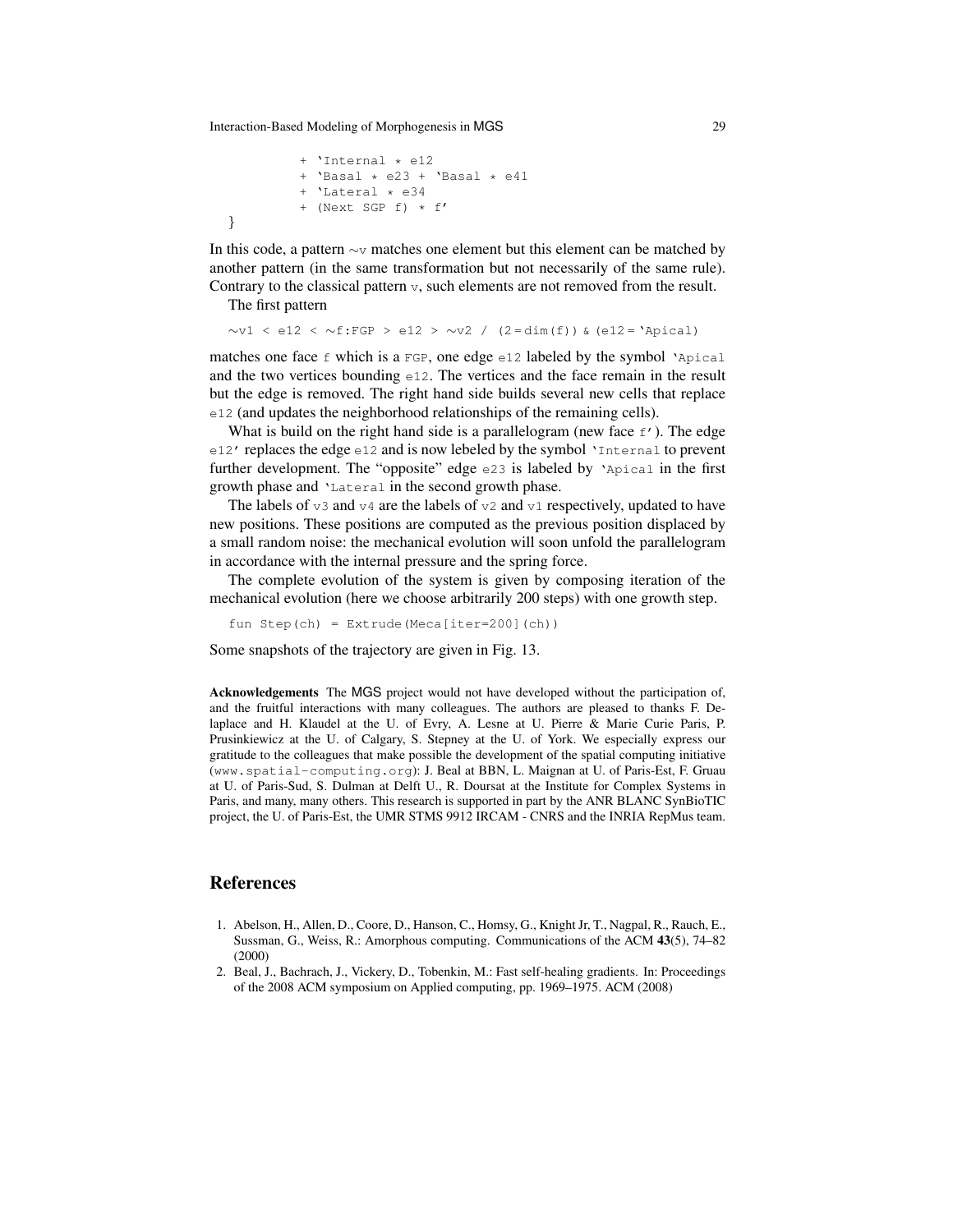

Fig. 13 Initial state (top left), final state (bottom right) and some intermediate states (times goes from left to right and from top to bottom) of the growth of the "T" shape using cellular complex. The last two images in the middle row show the mechanical relaxation between two cell divisions.

- 3. Beal, J., Dulman, S., Usbeck, K., Viroli, M., Correll, N.: Organizing the aggregate: Languages for spatial computing. CoRR abs/1202.5509 (2012)
- 4. Berti, G.: Generic programming for mesh algorithms: Towards universally usable geometric components. In: H.A. Mang, F.G. Rammerstorfer, J. Eberhardsteiner (eds.) Proceedings of the Fifth World Congress on Computational Mechanics (WCCMV. IACM (2002)
- 5. Bigo, L., Giavitto, J.L., Spicher, A.: Building topological spaces for musical objects. In: Mathematics and Computation in Music, *LNCS*, vol. 6726. Springer, Paris, France (2011)
- 6. Branin, F.: The algebraic-topological basis for network analogies and the vector calculus. In: Symposium on generalized networks, pp. 453–491 (1966)
- 7. Buneman, P., Naqvi, S., Tannen, V., Wong, L.: Principles of programming with complex objects and collection types. Theoretical Computer Science 149(1), 3–48 (1995)
- 8. Chard, J.A., Shapiro, V.: A multivector data structure for differential forms and equations. Math. Comput. Simul. 54(1-3), 33–64 (2000). DOI http://dx.doi.org/10.1016/S0378-4754(00) 00198-1
- 9. Chopard, B., Droz, M., Press, C.U.: Cellular automata modeling of physical systems, vol. 122. Cambridge University Press Cambridge (1998)
- 10. Dershowitz, N., Hsiang, J., Josephson, N., Plaisted, D.: Associative-commutative rewriting. In: Proceedings of the Eighth international joint conference on Artificial intelligence-Volume 2, pp. 940–944. Morgan Kaufmann Publishers Inc. (1983)
- 11. Desbrun, M., Kanso, E., Tong, Y.: Discrete differential forms for computational modeling. In: Discrete differential geometry: an applied introduction, pp. 39–54. Schroder, P (2006). SIGGRAPH'06 course notes
- 12. DiCarlo, A., Milicchio, F., Paoluzzi, A., Shapiro, V.: Solid and physical modeling with chain complexes. In: Proceedings of the 2007 ACM symposium on Solid and physical modeling, pp. 73–84. ACM (2007)
- 13. DiCarlo, A., Milicchio, F., Paoluzzi, A., Shapiro, V.: Discrete physics using metrized chains. In: 2009 SIAM/ACM Joint Conference on Geometric and Physical Modeling, pp. 135–145. ACM (2009)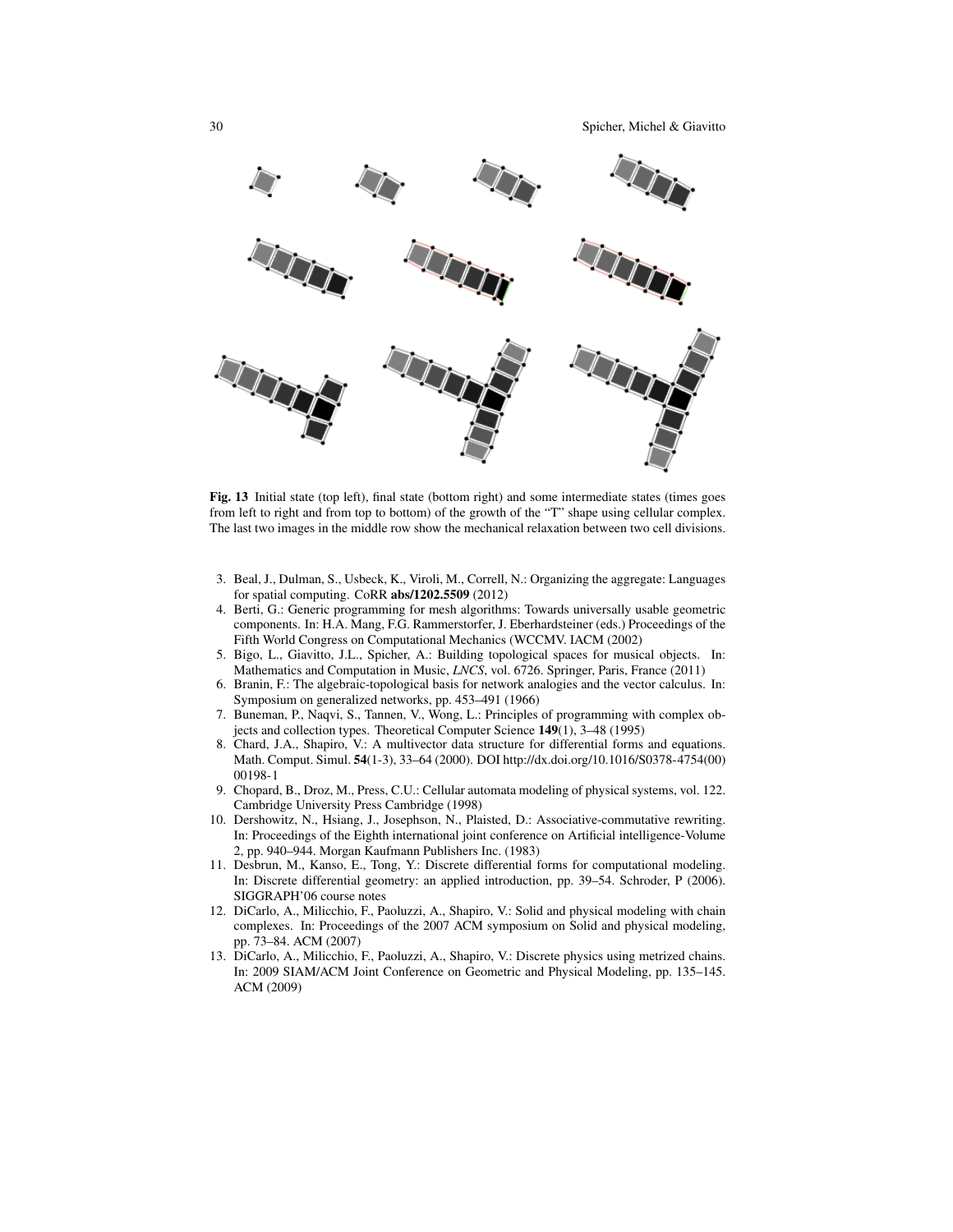- 14. Egli, R., Stewart, N.F.: Chain models in computer simulation. Math. Comput. Simul. 66(6), 449–468 (2004). DOI http://dx.doi.org/10.1016/j.matcom.2004.02.017
- 15. Ermentrout, G., Edelstein-Keshet, L.: Cellular autornata approaches to biological modeling. J. theor. Biol 160, 97–133 (1993)
- 16. Giavitto, J., Michel, O.: Declarative definition of group indexed data structures and approximation of their domains. In: Proceedings of the 3rd ACM SIGPLAN international conference on Principles and practice of declarative programming, pp. 150–161. ACM (2001)
- 17. Giavitto, J.L.: Topological collections, transformations and their application to the modeling and the simulation of dynamical systems. In: 14th International Conference on Rewriting Technics and Applications (RTA'03), *LNCS*, vol. 2706, pp. 208–233. Springer, Valencia (2003)
- 18. Giavitto, J.L.: The modeling and the simulation of the fluid machines of synthetic biology. In: M. Gheorghe, G. Paun, G. Rozenberg, A. Salomaa, S. Verlan (eds.) Membrane Computing - 12th International Conference, CMC 2011, Fontainebleau, France, August 23-26, 2011, Revised Selected Papers, *LNCS*, vol. 7184, pp. 19–34. Springer (2012)
- 19. Giavitto, J.L., De Vito, D., Sansonnet, J.P.: A data parallel Java client-server architecture for data field computations over  $\mathbb{Z}^n$ . In: EuroPar'98 Parallel Processing, *Lecture Notes in Computer Science*, vol. 1470, pp. 742–745 (1998)
- 20. Giavitto, J.L., Malcolm, G., Michel, O.: Rewriting systems and the modelling of biological systems. Comparative and Functional Genomics 5, 95–99 (2004)
- 21. Giavitto, J.L., Michel, O.: Mgs: a rule-based programming language for complex objects and collections. In: M. van den Brand, R. Verma (eds.) Electronic Notes in Theoretical Computer Science, vol. 59. Elsevier Science Publishers (2001)
- 22. Giavitto, J.L., Michel, O.: Data structure as topological spaces. In: Proceedings of the 3nd International Conference on Unconventional Models of Computation UMC02, vol. 2509, pp. 137–150. Himeji, Japan (2002). LNCS
- 23. Giavitto, J.L., Michel, O.: The topological structures of membrane computing. Fundamenta Informaticae 49, 107–129 (2002)
- 24. Giavitto, J.L., Michel, O.: Modeling the topological organization of cellular processes. BioSystems 70(2), 149–163 (2003)
- 25. Giavitto, J.L., Michel, O., Cohen, J., Spicher, A.: Computation in space and space in computation. In: Unconventional Programming Paradigms (UPP'04), *LNCS*, vol. 3566, pp. 137–152. Spinger, Le Mont Saint-Michel (2005)
- 26. Giavitto, J.L., Michel, O., Spicher, A.: Interaction based simulation of dynamical system with a dynamical structure. In: P. Kropf (ed.) proc. of the Summer Computer Simulation Conference (SCSC 2011), vol. Track: Modeling and Simulation of Dynamic Structure Systems. The Society for Modeling and Simulation International (SCS) & ACM, Curran assoc. inc. (2011)
- 27. Giavitto, J.L., Spicher, A.: Systems Self-Assembly: multidisciplinary snapshots, chap. Simulation of self-assembly processes using abstract reduction systems, pp. 199–223. Elsevier (2008). Doi:10.1016/S1571-0831(07)00009-3
- 28. Giavitto, J.L., Spicher, A.: Topological rewriting and the geometrization of programming. Physica D 237(9), 1302–1314 (2008). DOI http://dx.doi.org/10.1016/j.physd.2008.03.039
- 29. Giavitto, J.L., Spicher, A.: Morphogenesis: Origins of Patterns and Shapes, chap. Computer Morphogeneis, pp. 315–340. Springer (2011)
- 30. Grady, L., Polimeni, J.: Discrete Calculus: Applied Analysis on Graphs for Computational Science. Springer (2010)
- 31. Hammarlund, P., Lisper, B.: On the relation between functional and data parallel programming languages. In: Proceedings of the conference on Functional programming languages and computer architecture, pp. 210–219. ACM (1993)
- 32. Hocking, J.G., Young, G.: Topology. Dover publications, New-York (1988)
- 33. Kubera, Y., Mathieu, P., Picault, S.: Interaction-oriented agent simulations: From theory to implementation. In: Proceeding of the 2008 conference on ECAI 2008: 18th European Conference on Artificial Intelligence, pp. 383–387. IOS Press (2008)
- 34. Leavens, G.T.: Fields in physics are like curried functions or physics for functional programmers. Tech. Rep. TR94-06b, Iowa State University, Department of Computer Science (1994)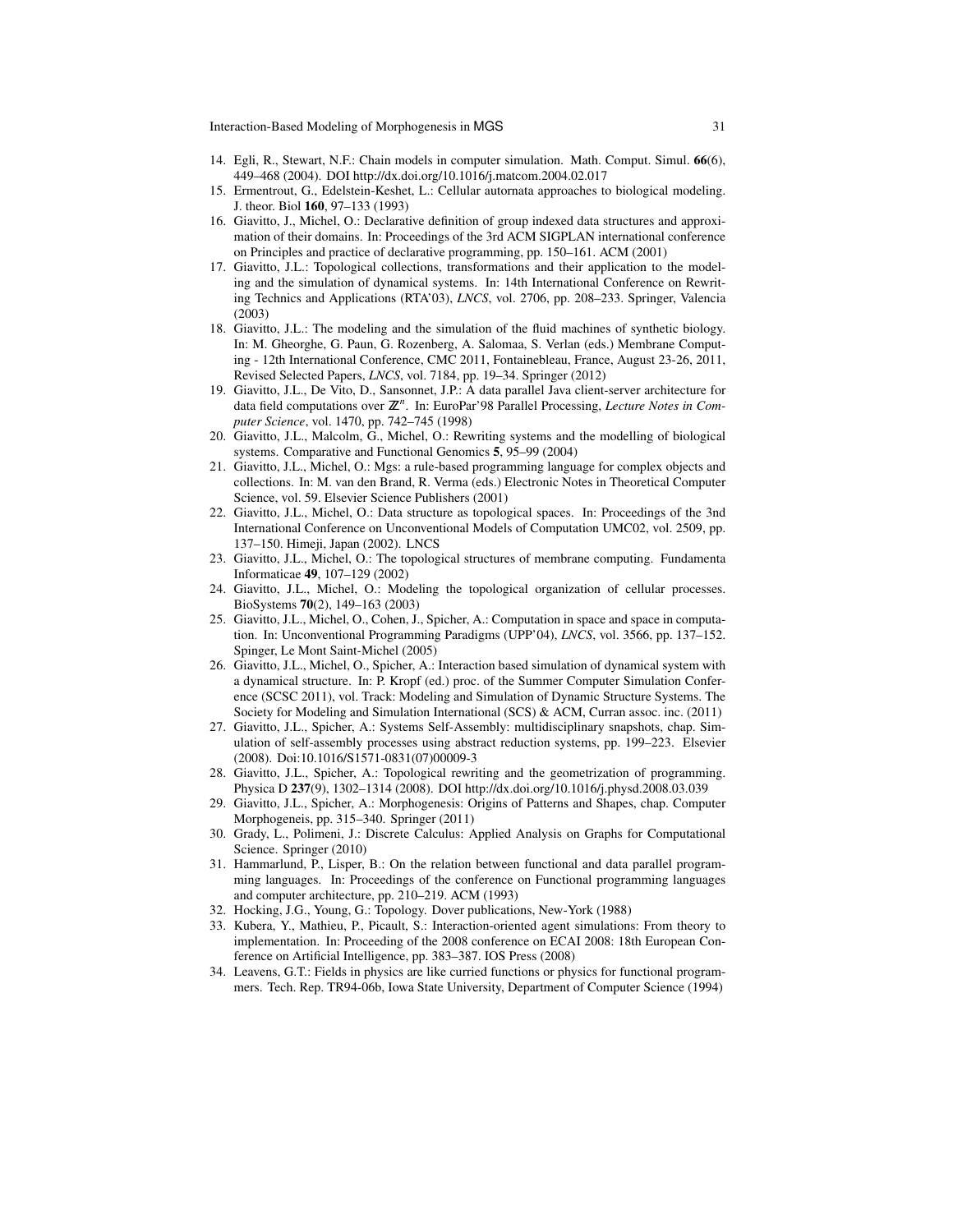- 35. Lindenmayer, A.: Mathematical models for cellular interaction in development, Parts I and II. Journal of Theoretical Biology 18, 280–315 (1968)
- 36. Maignan, L., Gruau, F.: Integer gradient for cellular automata: Principle and examples. In: Second IEEE International Conference on Self-Adaptive and Self-Organizing Systems, SASO 2008., pp. 321–325. IEEE (2008)
- 37. Mamei, M., Zambonelli, F.: Field-based coordination for pervasive multiagent systems. Springer-Verlag New York Inc (2006)
- 38. Mamei, M., Zambonelli, F., Leonardi, L.: Co-fields: Towards a unifying approach to the engineering of swarm intelligent systems. Engineering Societies in the Agents World III pp. 77–98 (2003)
- 39. Mattiussi, C.: The finite volume, finite element, and finite difference methods as numerical methods for physical field problems. Advances in Imaging and Electron Physics 113, 1–146 (2000)
- 40. Mernik, M., Heering, J., Sloane, A.: When and how to develop domain-specific languages. ACM computing surveys (CSUR) 37(4), 316–344 (2005)
- 41. Michel, O., Spicher, A., Giavitto, J.L.: Rule-based programming for integrative biological modeling – application to the modeling of the  $\lambda$  phage genetic switch. Natural Computing 8(4), 865–889 (2009)
- 42. Munkres, J.: Elements of Algebraic Topology. Addison-Wesley (1984)
- 43. Nagpal, R., Shrobe, H., Bachrach, J.: Organizing a global coordinate system from local information on an ad hoc sensor network. In: Proceedings of the 2nd international conference on Information processing in sensor networks, *IPSN'03*, vol. LNCS 2634, pp. 333–348. Springer-Verlag (2003)
- 44. Palmer, R.S., Shapiro, V.: Chain models of physical behavior for engineering analysis and design. Research in Engineering Design 5, 161–184 (1993). Springer International
- 45. Păun, G.: Membrane Computing. An Introduction. Springer-Verlag, Berlin (2002)
- 46. Prusinkiewicz, P., Hanan, J.: Visualization of botanical structures and processes using parametric L-systems. In: D. Thalmann (ed.) Scientific visualization and graphics simulation, pp. 183–201. J. Wiley & Sons, Chichester (1990)
- 47. Barbier de Reuille, P., Bohn-Courseau, I., Ljung, K., Morin, H., Carraro, N., Godin, C., Traas, J.: Computer simulations reveal properties of the cell-cell signaling network at the shoot apex in Arabidopsis. PNAS 103(5), 1627–1632 (2006). DOI 10.1073/pnas.0510130103
- 48. Rozenberg G. an Schürr, A., Winter, A.J., Zündorf, A., Ehrig, H., Kreowski, H.J., Montanari, U. (eds.): Handbook of graph grammars and computing by graph transformation, vol. 1: Foundations, vol. 2: Applications, vol. 3: Concurrency, Parallelism, and Distribution. World Scientific (1997)
- 49. Spicher, A., Michel, O.: Using rewriting techniques in the simulation of dynamical systems: Application to the modeling of sperm crawling. In: Fifth International Conference on Computational Science (ICCS'05), part I, *LNCS*, vol. 3514, pp. 820–827. Springer, Atlanta, GA, USA (2005)
- 50. Spicher, A., Michel, O.: Declarative modeling of a neurulation-like process. BioSystems 87(2- 3), 281–288 (2007)
- 51. Spicher, A., Michel, O., Cieslak, M., Giavitto, J.L., Prusinkiewicz, P.: Stochastic p systems and the simulation of biochemical processes with dynamic compartments. BioSystems 91(3), 458–472 (2008)
- 52. Spicher, A., Michel, O., Giavitto, J.L.: Algorithmic self-assembly by accretion and by carving in MGS. In: Proc. of the 7th International Conference on Artificial Evolution (EA'05), *LNCS*, vol. 3871, pp. 189–200. Springer-Verlag (2005)
- 53. Spicher, A., Michel, O., Giavitto, J.L.: Understanding the Dynamics of Biological Systems: Lessons Learned from Integrative Systems Biology, chap. Interaction-Based Simulations for Integrative Spatial Systems Biology. Springer Verlag (2011)
- 54. Toffoli, T., Margolus, N.: Cellular automata machines: a new environment for modeling. MIT Press, Cambridge (1987)